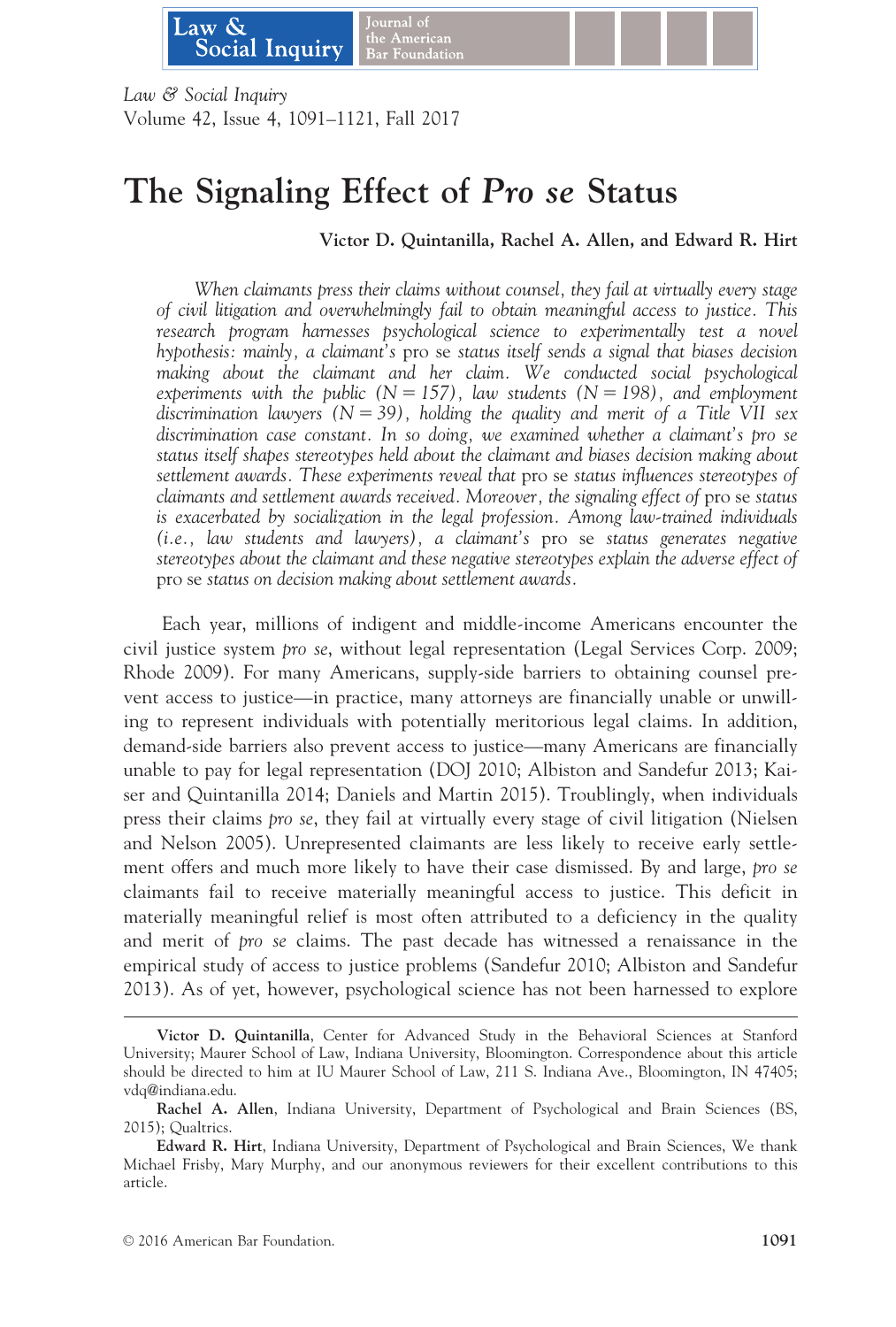the reasons pro se parties fare so poorly and, specifically, no work has examined the stereotypes lawyers and law-trained individuals hold of pro se parties.

In this article, we draw on psychological science and experimental methods to investigate the vexing problem of why pro se claimants fare so poorly within the civil justice system. Specifically, we harness social psychological theories and methods to investigate these pressing access to justice questions: Does a claimant's pro se status, itself, have a signaling effect on lawyers and legal officials, even after controlling for case quality and merit? Do lawyers and legal officials hold negative stereotypes about pro se claimants? Do these stereotypes help explain the adverse treatment of pro se parties? And finally, if so, is the signaling effect of pro se status a function of socialization within the legal profession? That is, do law-trained individuals (i.e., law students and lawyers) perceive and treat pro se claimants differently than members of the lay public? By empirically examining these questions, we seek to contribute to a broader and deeper understanding of access to justice and to reveal psychological barriers that pro se claimants contend with that meaningfully shape their material outcomes.

We examined the signaling effect of pro se status in the federal civil rights context, specifically in the context of a female employee who asserts a claim of sex discrimination under Title VII. In so doing, we conducted a social psychological experiment with members of the public, law students, and lawyers that held the quality and merit of the claimant's case constant, and subtly manipulated the presence or absence of her *pro se* status. This psychological experiment was designed to demonstrate the extent to which the mere presence or absence of counsel alters perceptions of a claimant and her claim, thereby affecting an important material outcome, that is, the size of the settlement a claimant ultimately obtains. We conclude by calling for sociolegal research in a wide range of civil justice contexts beyond the federal civil rights context, including family law, landlord tenant, and small claims court, and for quantitative and qualitative research investigating how a claimant's pro se status intersects and interacts with other social identities—including race, national origin, gender, sexual orientation, and socioeconomic status—to influence their experiences and outcomes.

#### EMPIRICAL PERSPECTIVES ON THE PRO SE PHENOMENON

#### Prior Studies on the Effect of Pro se Status Across the Civil Justice System

While a rising tide of Americans encounter the civil justice system without legal representation, most prior empirical studies demonstrate that claimants who fail to secure legal representation suffer worse legal and material outcomes than those with counsel (Schoenholtz and Jacobs 2001; Seron et al. 2001; Kerwin 2004; Sandefur 2010). For example, a meta-analysis of twelve studies revealed that securing legal representation increased the likelihood of receiving a favorable outcome anywhere between 1.19 times to 13.79 times compared to the likelihood of receiving a favorable outcome when pro se (Sandefur 2010). The magnitude of this difference turned on the complexity of the legal context, procedures, and problems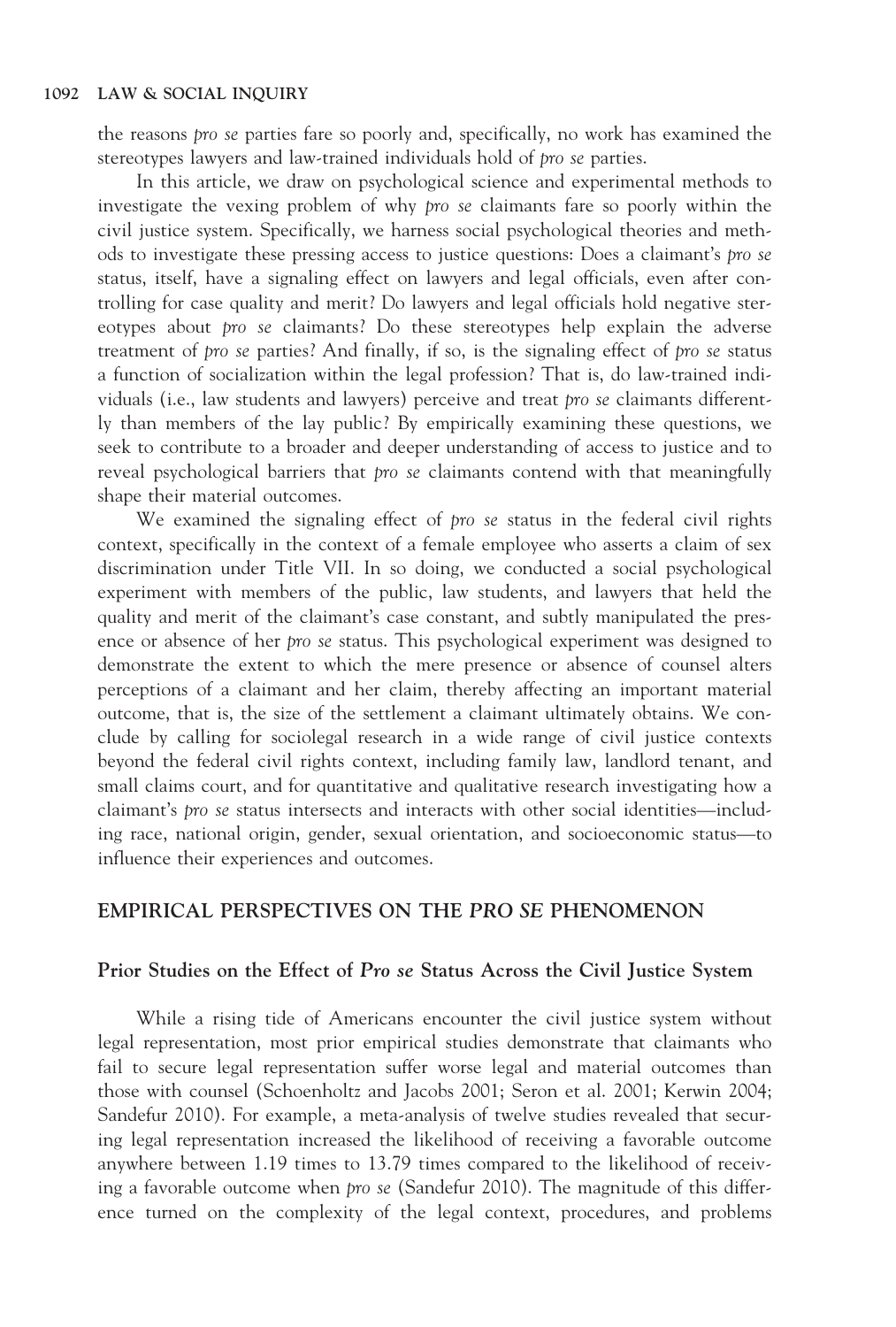involved. This meta-analysis demonstrated that in fields of average complexity in trial courts, pro se claimants are on average 6.5 times more likely to lose than counseled claimants.

Civil justice researchers offer several reasons why unrepresented parties fare worse than counseled parties. First, counseled claimants receive the benefit of lawyers whose legal expertise may guide claims through complex legal thickets, thereby resulting in better outcomes (Kritzer 1998; Sandefur 2015). Second, lawyers may lend not only substantive and procedural knowledge, but strategic expertise on how, where, and when to best harness procedures (Shanahan, Carpenter, and Mark 2016), and relational expertise when interacting with legal officials and court personnel (Sandefur 2015). Third, lawyers may choose clients with stronger cases, seeking to spend time and resources on cases of higher value (Sandefur 2010). And fourth, the type of person who successfully secures legal representation may have different personality traits and communication skills than one who fails to do so (Sandefur 2010).

Unrepresented claimants may also experience confusion with complex documents and procedures. Indeed, court surveys reveal that despite the existence of self-help counters in some courts, unrepresented claimants feel that court personnel fail to provide them sufficient assistance (Landsman 2012). Finally, it is plausible that legal officials and law-trained individuals may hold biases or negative stereotypes about pro se litigants (Landsman 2012). These negative beliefs may not be confined to concerns about court management and efficiency. For example, legal officials describe pro se claimants as having a variety of worrisome personal characteristics (Landsman 2012). Some legal officials perceive pro se claimants as irrational people who bring frivolous claims. Taken together, each of these explanations may explain the divergent material outcomes between represented and pro se parties in particular contexts.

Most quantitative studies that examine access to justice use archival data and consistently show that uncounseled parties fare worse than counseled parties (Albiston and Sandefur 2013). Indeed, most prior empirical studies examine the effect of legal representation by comparing and contrasting case histories using court records. For researchers wishing to isolate the causal effect of legal representation—and the mechanisms that undergird the effect—one difficulty of archival studies is disentangling whether pro se parties fare more poorly than counseled parties because of the presence or absence of legal representation or because of attorney case selection effects. Regarding case selection, lawyers may choose to represent cases of higher quality and merit.

Several randomized controlled studies (RCTs) have sought to disentangle these causal influences by randomly assigning some unrepresented claimants to receive counsel while others remained uncounseled, thereby eliminating attorney case selection as an explanation. For example, Seron et al. (2001) randomly assigned counsel to unrepresented tenants awaiting hearings in landlord-tenant cases before the Manhattan Housing Court. This study revealed a noteworthy effect of legal representation: counseled claimants were more than four times more likely than pro se tenants to retain possession of their apartments (Seron et al. 2001). Another experiment revealed only a modest improvement in outcomes for poor clients (Stapleton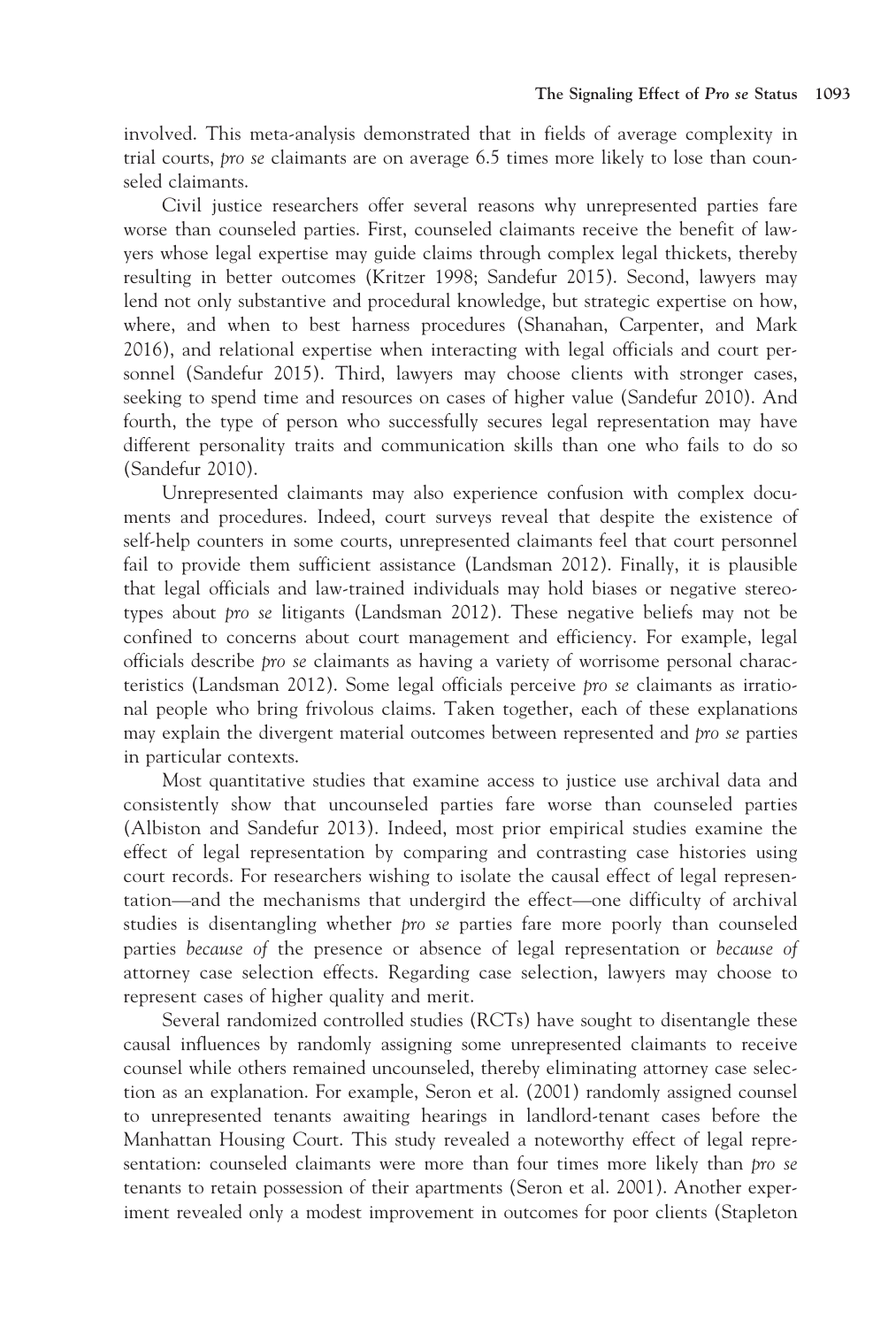and Teitelbaum 1972) and a third found that an offer of representation by a law student delayed resolution of poor clients' claims without increasing their probability of success (Greiner and Pattanayak 2012; Selbin et al. 2012).

Taken together, the extant literature reveals that in many contexts, there is a reliable effect of legal representation by which uncounseled parties fare worse than their counseled counterparts. Moreover, prior empirical studies elucidate a benefit of controlling, when possible, for the effect of case quality and merit to allow for causal inferences about the signaling effect of pro se status itself. Finally, the large majority of work examining the effect of legal representation has explored the direct effects of counsel (or no counsel) on litigation outcomes. Indeed, no empirical studies of which we are aware have explored the psychological mechanisms—or psychological reasons—that explain why uncounseled parties fare worse in litigation matters. The present work examines this question in the federal civil rights context and explores the psychological mechanisms of the signaling effect.

#### The Pro se Phenomenon in the Context of Federal Civil Rights and Employment Discrimination Cases

One civil justice context of particular concern is the civil rights context. Like other areas of civil justice, the number and percentage of pro se claimants in federal civil rights cases has risen sharply (Nielsen, Nelson, and Lancaster 2010; Kaiser and Quintanilla 2014). For example, although the Administrative Office of the US Courts reports that the uncounseled rate in US federal district courts across all civil cases (excluding prisoner petitions) is 10.9 percent, Bloomberg Law's database reveals that of the 12,619 federal employment discrimination cases filed in 2013, 24.1 percent were filed uncounseled. Thus, for federal employment discrimination cases, the pro se rate has risen from approximately 20 percent (Myrick, Nelson, and Nielsen 2012) to 24 percent over the past decade (Kaiser and Quintanilla 2014). Prior research, moreover, highlights racial disparities in the rate at which claimants secure counsel: African Americans, Hispanic Americans, and Asian Americans are less likely than whites to secure representation (Myrick, Nelson, and Nielsen 2012). These racial disparities persist even after controlling for plaintiffs' occupational status, gender, age, type of discrimination, and EEOC assessment of the case's strength (Myrick, Nelson, and Nielsen 2012).

The problem is that pro se parties who assert federal employment discrimination claims rarely secure materially meaningful access to justice, including monetary awards for lost back pay attributable to unlawful discrimination, reinstatement to a prior position, promotion, or halting unlawful employer conduct. Among claimants who reach dispositive motion stages, those who proceed pro se almost invariably lose (Nielsen, Nelson, and Lancaster 2010). Indeed, prior studies reveal that pro se parties are three times more likely to have their cases dismissed on the pleadings, twice as likely to have their cases dismissed at summary judgment, and far less likely to receive early or comparable settlements (Nielsen, Nelson, and Lancaster 2010). Legal officials tend to explain these trends by suggesting that, given the existence of fee-shifting statutes that compensate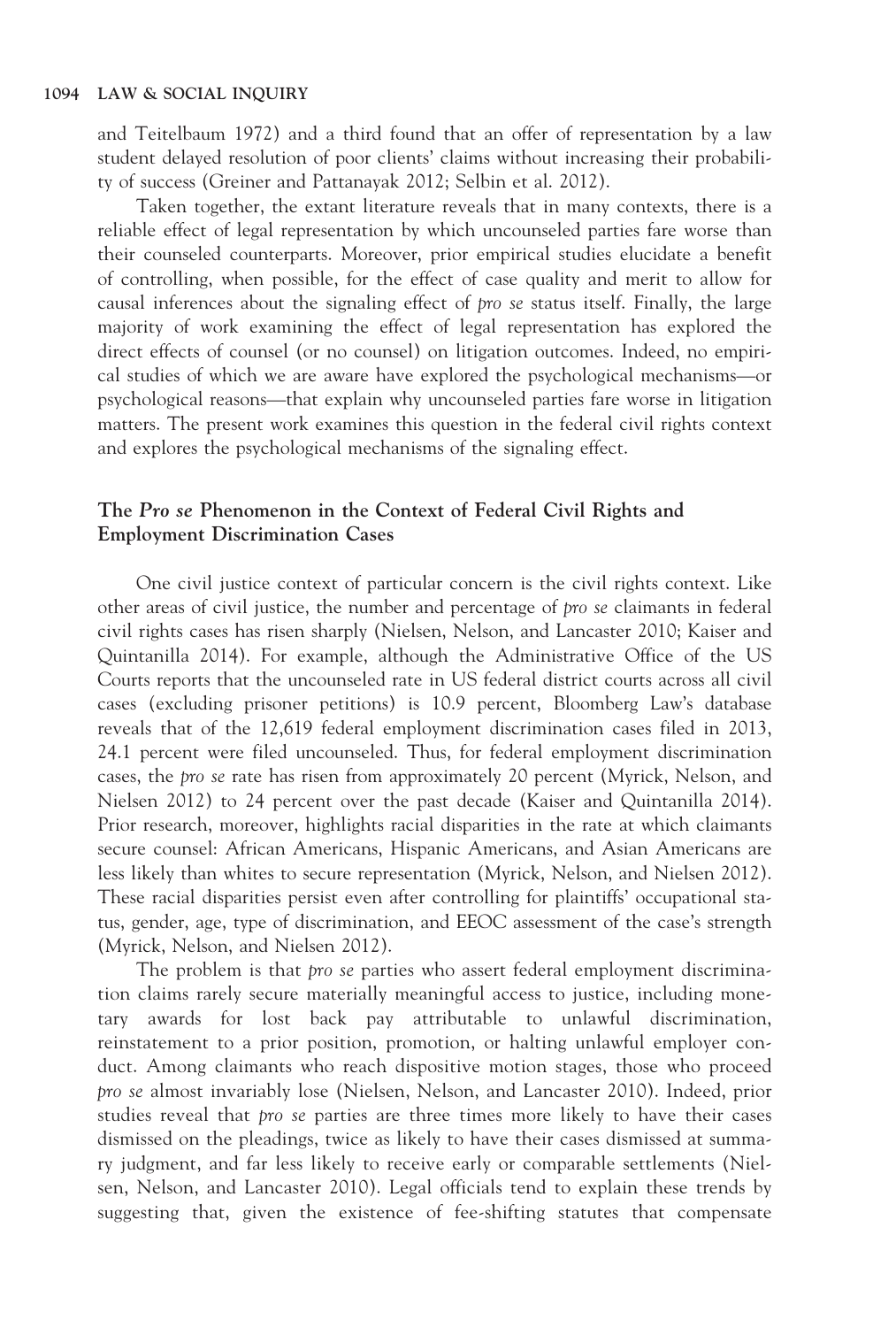attorneys who bring successful claims, litigants who proceed pro se are irrational people with frivolous claims. While fee-shifting statutes do award fees to attorneys who represent prevailing plaintiffs (Albiston and Nielsen 2006; Farhang and Spencer 2014), a variety of structural and doctrinal barriers imposed in the last decade sharply decrease the incentives for attorneys who wish to represent civil rights claimants with legitimate grievances (Albiston and Nielsen 2006; Brake and Grossman 2007; Nelson, Berrey, and Nielsen 2008). Despite these rising supply-side barriers on obtaining counsel and, thus, the growing percentage and number of unrepresented parties, many legal officials have not updated their negative preconceptions and stereotypes about pro se civil rights claimants.

#### The Signaling Effect of Pro se Status

In this article, we hypothesized that the mere presence of a claimant's pro se status sends a signal that influences the psychology of how law-trained persons perceive, appraise, and value a pro se party's claims. While anecdotal evidence suggests that legal officials and lawyers may hold negative stereotypes about pro se parties, as of yet there has been no social psychological or experimental research of this phenomenon. The present work addresses this gap by connecting access to justice with psychological science.

In this research, we were primarily interested in whether the effect of *pro se* status alters a meaningful material outcome: settlement values awarded to claimants. We were also interested in whether pro se status itself shapes people's perceptions about claimants, including negative stereotypes along the primary personperception dimensions of warmth and competence (Cuddy, Fiske, and Glick 2007), as well as perceptions of the litigant as a complainer. Finally, if we found that pro se status operates as a signal that disadvantages uncounseled parties, we wished to explore whether this phenomenon may be exacerbated by socialization in the legal profession.

#### THE PRESENT RESEARCH

To investigate the signaling effect of pro se status, we conducted social psychological experiments using a realistic case file in a Title VII sex discrimination case. In the Title VII case, a high-tech company (Atlantic Technologies) failed to promote a female computer programmer, Ms. Smith, to a manager position in circumstances that were ambiguous, potentially suggesting misconduct. We conducted a mixed-design experiment with two factors. We first manipulated the betweensubject factor of the presence/absence of counsel. That is, participants were randomly assigned to review a Title VII file in one of the two conditions: Ms. Smith was either pro se or counseled. Because the psychological experiment held case quality (merit) constant, and randomly assigned participants into a condition in which the claimant was either pro se or counseled, the experiment allowed an internally valid and robust causal test of the signaling effect of pro se status.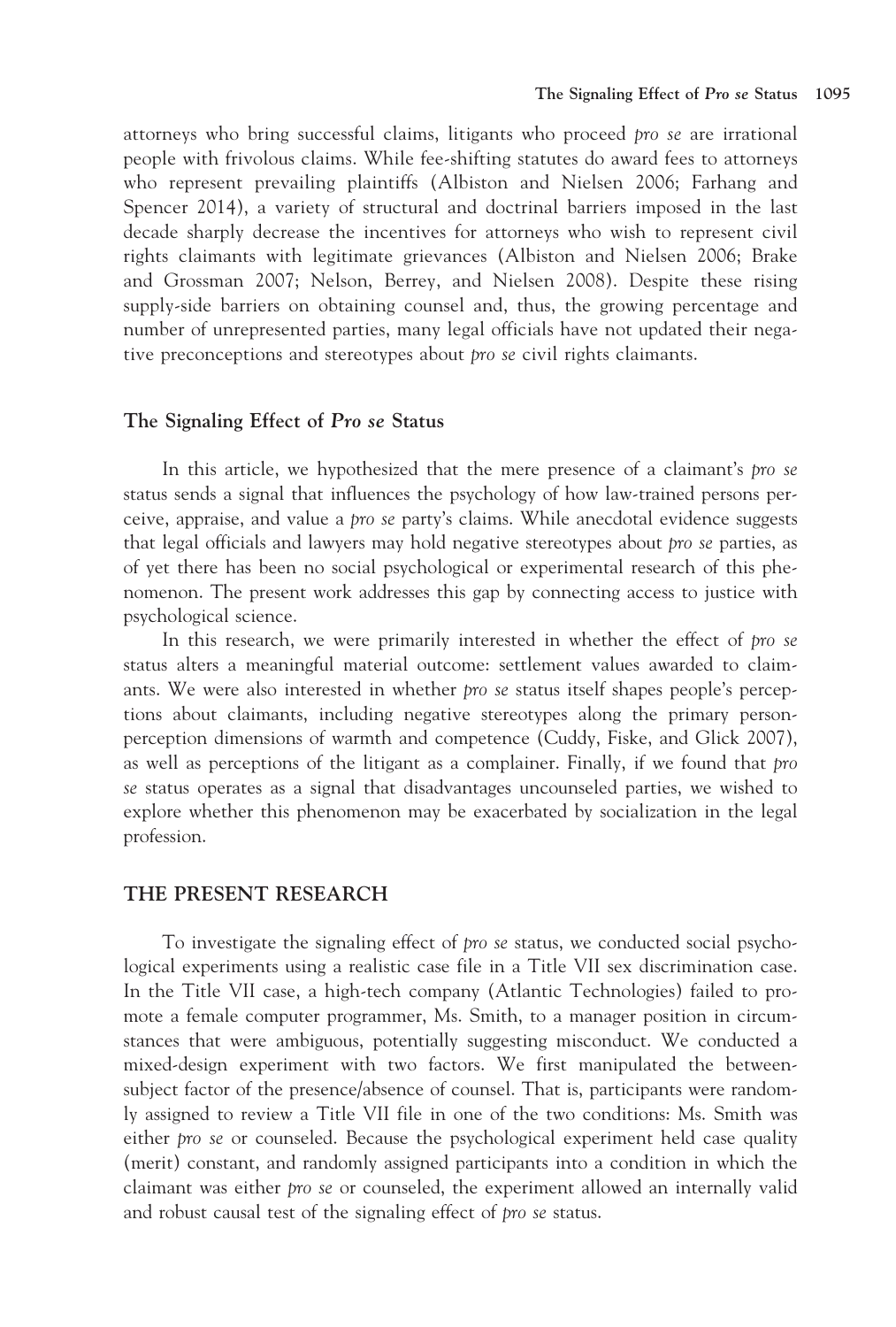Second, we harnessed a within-subject factor to explore whether the effect of pro se status might emerge more strongly at different points in the litigation life cycle. Specifically, each participant reviewed the Title VII case at three successive dispute stages: the presuit demand stage, the summary judgment stage, and the trial stage. This within-subject factor represented the sociolegal concept of the dispute pyramid (Miller and Sarat 1980; Galanter 1983). Prior research reveals that employment discrimination grievances have a steep attrition along the dispute pyramid, disproportionately falling out of the civil justice system at early stages of the pyramid (Nielsen and Nelson 2005). While we theorized that the size of the claimant's settlement award would increase as she persisted in the dispute pyramid toward trial, this within-subject factor allowed examination of the signaling effect of pro se status across multiple stages of the dispute pyramid.

Third, because the case file entailed a sex discrimination claim, we included participant gender as a control variable so that results would not be attributable to participants' own group membership. Prior social psychological and political science research has evidenced gender differences in how men and women perceive and evaluate ambiguous instances of sex discrimination (Major, Quinton, and Schmader 2003; Boyd, Epstein, and Martin 2010; Kaiser and Wilkins 2010), thus controlling for participant gender allowed us to examine the effect of pro se status above and beyond this perceiver characteristic.

Finally, we conducted the above mixed-design experiment with three different populations: the lay public, law students, and lawyers. We recruited members of the lay public online, and law students and lawyer graduates of the same law school. Given research on the socialization effects of law school and the transmission of professional values and attitudes within law schools (Erlanger and Klegon 1978; Mertz 2007), we theorized that the signaling effect of pro se status might be a phenomenon that emerges as a function of socialization in the legal profession (Friedman 1986; Sarat and Felstiner 1995). Because legal officials, attorneys, and law school faculty (themselves often former practicing attorneys) may perceive pro se litigants as having more worrisome personal characteristics than counseled parties (Landsman 2012), these stereotypes may be transmitted—consciously or unconsciously—to law students during the course of their legal education and summer work experiences.

#### Primary Hypotheses

#### Signaling Effect of Pro Se Status

We hypothesized that, above and beyond case quality and merit (holding these factors constant):

- 1. Pro se claimants will receive worse material outcomes (i.e., smaller settlement awards) than counseled claimants.
- 2. Law-trained individuals will hold negative stereotypes of pro se, relative to counseled, claimants.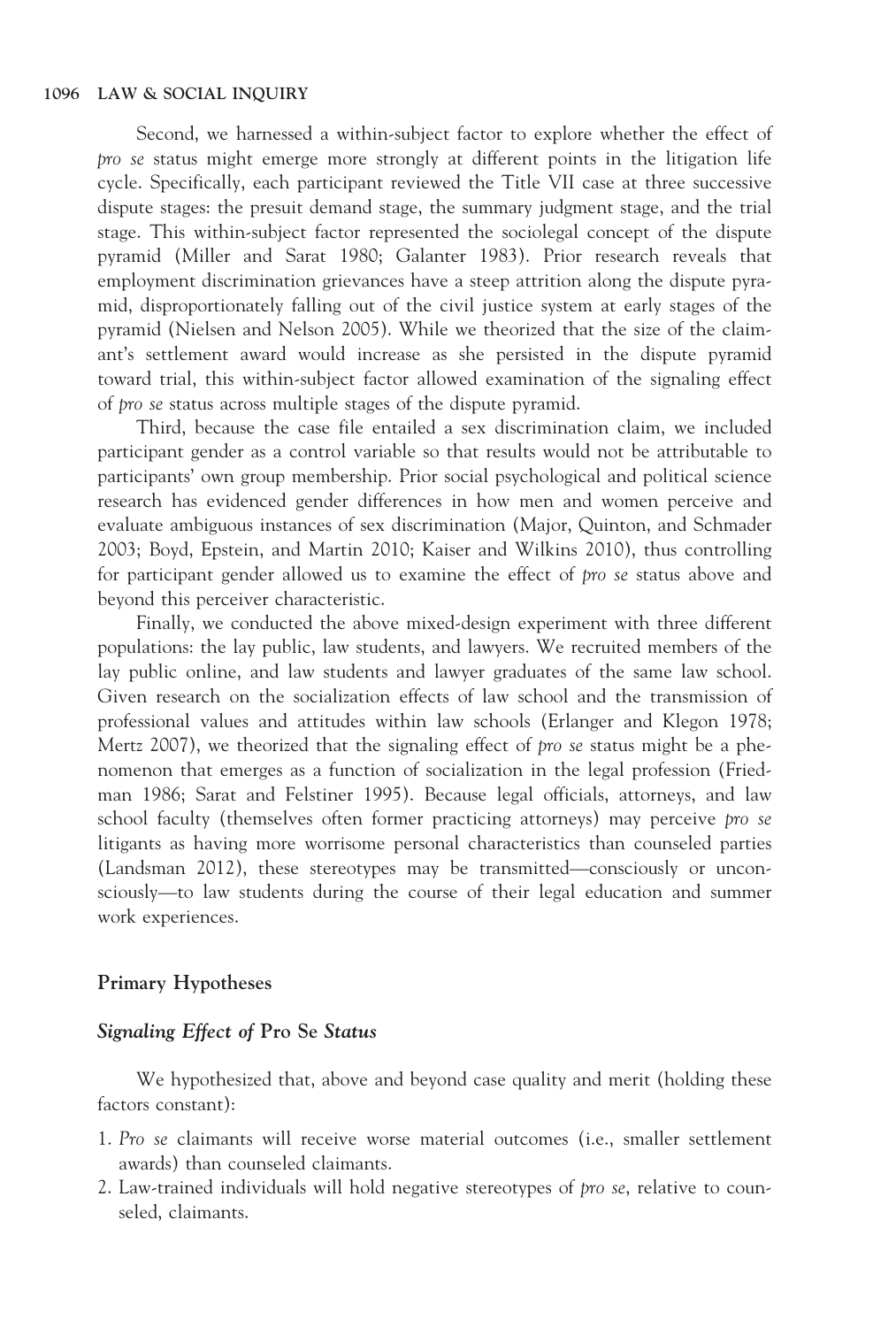#### Settlement Values and the Dispute Pyramid

Moreover, consistent with literature on the dispute pyramid, we also hypothesized that:

1. As a claimant ascends the dispute pyramid, the value of a settlement award will rise. On balance, the value of a settlement award will be greater at trial than at summary judgment, and greater at summary judgment than presuit.

#### Socialization in the Legal Profession

Finally, consistent with the literature on socialization in the legal profession, we hypothesized that:

- 1. The signaling effect of pro se status will intensify with professional socialization. That is, if the signaling effect of pro se status is a function of professional socialization, then law-trained individuals will exhibit bias against pro se claimants, whereas the public may not.
- 2. Similarly, if knowledge of the dispute pyramid is a function of professional socialization, then law-trained participants will award settlement values that reflect the claimant's ascent of the dispute pyramid, whereas the public may not.

#### RESEARCH OVERVIEW

#### Method

#### **Participants**

To examine whether the signaling effect of pro se status is a function of legal socialization, we sampled three populations: the lay public, law students at a large midwestern law school, and lawyer graduates of the same midwestern law school who currently practice employment discrimination litigation. By holding the law school (and thus the particular schooling) of the legal-trained samples constant, the lawyers sample allowed for a more internally valid and controlled examination of the legal socialization hypothesis.

The experiment was first conducted with adult members of the general public recruited online on Amazon Mechanical Turk (Paolacci et al. 2010). Our original sample consisted of 200 participants, but forty-three participants were excluded from our analysis for not completing all three dispute stages in the survey or for failing the attention or manipulation checks (described below). Our final sample  $(N = 157)$  consisted of sixty-five women and ninety-two men who had, on average, completed at least some courses at a four-year university. Participants self-identified as white/European American (81.5 percent), black/African American (5.7 percent), Latino/a (2.5 percent), Asian American/Pacific Islander (5.7 percent), Native American (0.6 percent), and bi/multiracial (3.8 percent).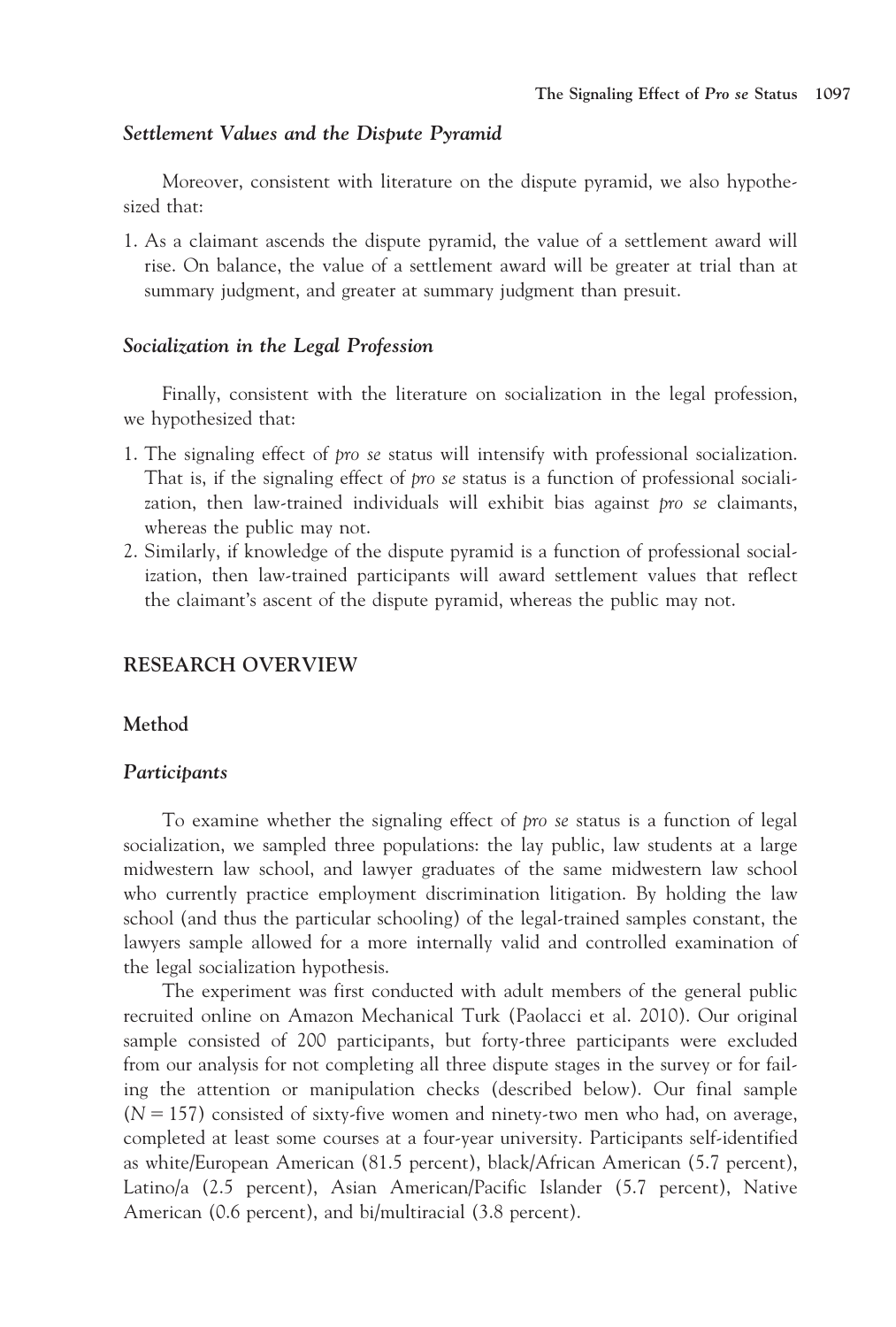The experiment was next conducted with law students enrolled at a large midwestern law school. Our original sample consisted of 228 participants, but 30 participants were excluded from our analysis for not completing all three dispute stages in the survey or for failing the attention or manipulation checks. Our final sample  $(N = 198)$  consisted of 90 women and 108 men. Participants self-identified as white/European American (79.8 percent), black/African American (4.5 percent), Latino/a (3.0 percent), Asian American/Pacific Islander (5.6 percent), and bi/multiracial (3.5 percent).

Last, the experiment was conducted with fifty lawyers who graduated from the same midwestern law school and who currently practice employment discrimination law. Eleven participants were excluded from our analysis for not completing all three stages or for failing the attention or manipulation checks. Our final sample  $(N = 39)$  consisted of sixteen women and twenty-three men. Participants selfidentified as white/European American (87.2 percent), black/African American (5.1 percent), Latino/a (2.6 percent), and bi/multiracial (5.1 percent). The vast majority of employment discrimination lawyers (97.3 percent) held eleven or more years of legal experience and most represented defendants (66.7 percent).

#### Materials and Procedure

The study was conducted online using a survey software program that allows for random assignment of participants to condition. After providing informed consent, participants were randomly assigned to either a pro se condition or counseled condition, where participants reviewed a realistic Title VII file involving a claim of sex discrimination. Each participant reviewed the pro se (counseled) claim at three chronological stages (i.e., the presuit demand stage, summary judgment stage, and trial stage), which represented the within-subject aspect of the experiment. At the presuit demand stage, participants reviewed an internal law firm memorandum prepared by counsel for the defendant describing the presuit demand of the pro se (counseled) claimant. At the summary judgment stage, participants reviewed a bench memorandum describing the pro se (counseled) case. At the trial stage, participants reviewed a trial summary describing the pro se (counseled) claim. At each stage after reviewing the Title VII case file, participants indicated the settlement award that the defendant should provide, an explanation for their decision, and rated the perceived merit of the case. At the first stage possible—the presuit demand stage—participants rated their impressions and stereotypes of the claimant.

#### Pro Se Status Manipulation

Participants read a case file in which the claimant was either unrepresented or counseled. In the pro se condition, the case file clearly indicated that the plaintiff was pro se at each stage: presuit (e.g., "Ms. Smith is currently not represented by counsel."); summary judgment (e.g., CM-ECF docket stated "Eliza Smith [PRO SE]"); and trial (e.g., "My name is Eliza Smith, and I am representing myself without counsel.")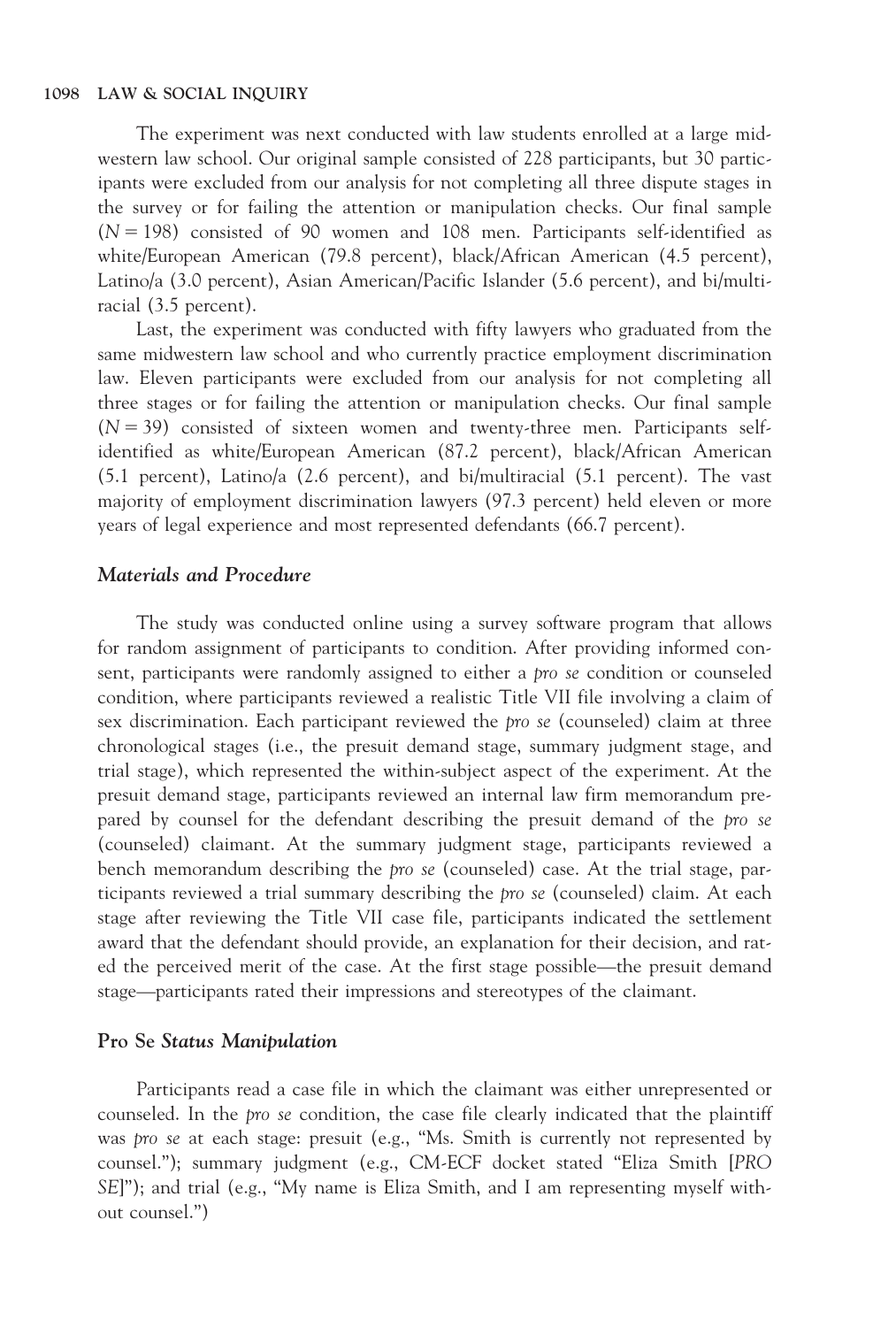In the counseled condition, the case file clearly indicated that the plaintiff was represented at each stage: presuit (e.g., "Ms Smith is currently represented by counsel."); summary judgment (e.g., CM-ECF indicated a "LEAD ATTORNEY TO BE NOTICED"); and trial (e.g., "My name is [redacted], and I am representing the plaintiff, Eliza Smith.").

#### Dispute Stages

All details of the employment discrimination case file were held constant, except for a manipulation of the claimant's pro se or counseled status. At the presuit demand stage, participants reviewed a realistic law firm memorandum describing the plaintiff's failure to promote claim and her presuit demand for relief. The law firm memorandum was from an associate to a partner at the law firm representing the defendant. The format, length, and content of the memo were based on realistic internal law firm memos.

Next, at the summary judgment stage, participants reviewed a bench memorandum prepared by a law clerk for a judge regarding the defendant's motion for summary judgment, which sought to dismiss the plaintiff's failure to promote claim. While similar to the internal memorandum, the bench memorandum provided additional details about the plaintiff's employment, such as the general requirements for the promotion and the timeline of the events. The format, length, and content of the bench memorandum were based on exemplars of bench memorandums created by federal law clerks in civil rights cases and the only detail that varied by condition was whether the plaintiff was pro se or counseled.

Finally, at the trial stage, participants were provided a realistic trial summary. While similar to both the internal memorandum and bench memorandum, the trial summary offered additional details about the testimony and evidence at trial. Again, the only detail that differed between conditions was whether the party was pro se or counseled. We designed these realistic Title VII materials at each stage to ensure a high degree of ecological and external validity.

After participants provided their judgments of the case at the three stages, participants answered a manipulation check ensuring that they understood (and remembered) whether the plaintiff had secured counsel or not, and two attention checks (Oppenheimer, Meyvis, and Davidenko 2009) ensuring that they carefully attended to what they read and were not simply answering randomly. Finally, participants were asked to provide demographic information.

#### **Measures**

Settlement Amount Awarded. We were primarily interested in the divergent material outcomes between pro se claimants and counseled claimants; therefore, our primary dependent measure asked participants to select the appropriate size for the defendant's settlement offer to resolve the dispute. The dependent measure stated: "Please imagine that you represent Atlantic Technologies and that you are advising your client about the appropriate size of Atlantic's out-of-court settlement ... Using the below range, please mark the appropriate size of Atlantic's opening settlement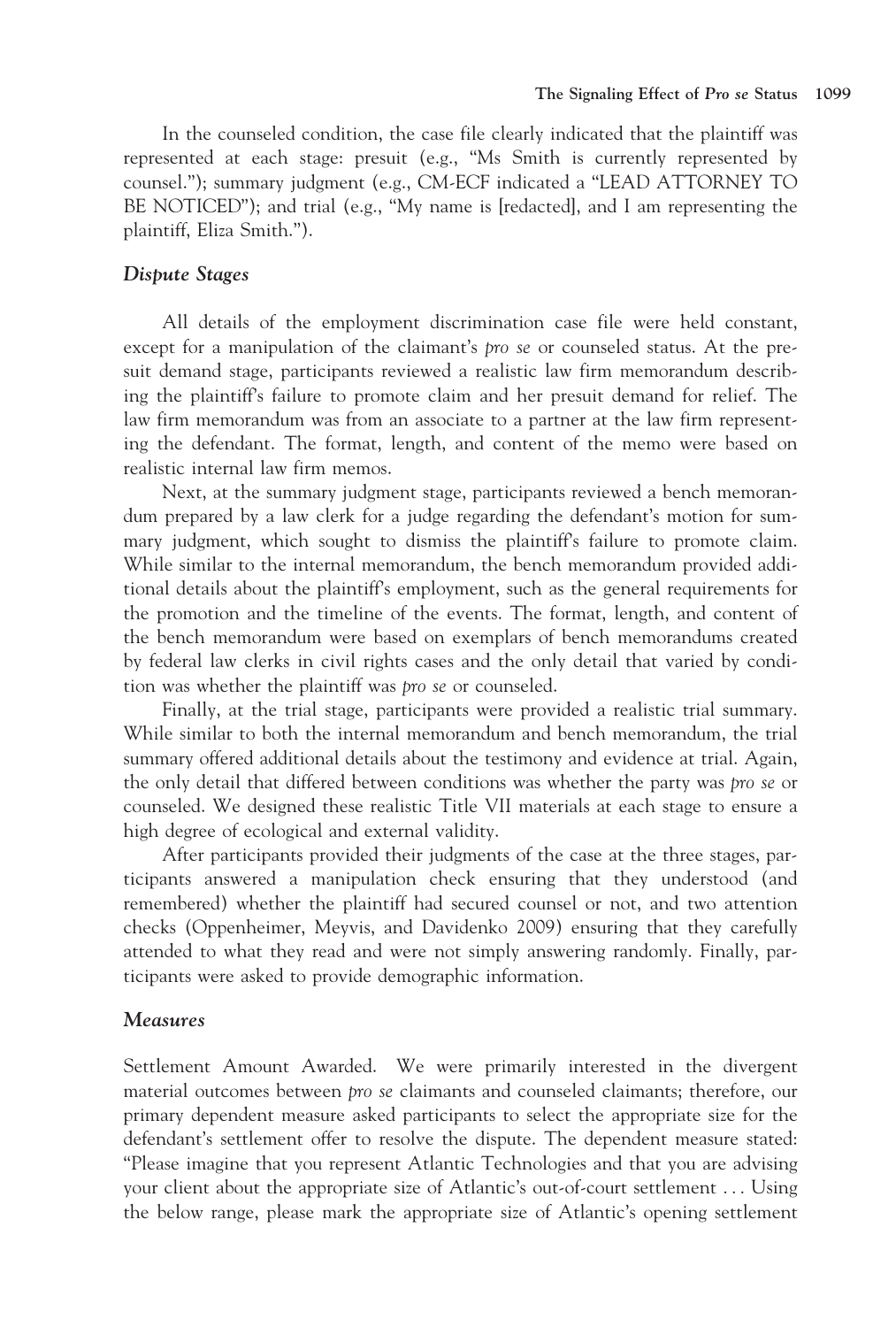to Ms Smith to resolve this dispute." At each stage of the dispute process, participants selected values between \$0 and \$75,000 for the amount they felt was appropriate. An open-ended question then asked participants to explain why they selected the amount chosen.

Perceived Merit of the Sex Discrimination Claim. At each dispute stage, participants evaluated the merit, plausibility, and believability of the failure to promote claim (e.g., "Please rate the merit of Ms. Smith's gender discrimination claim."). Participants rated these three items on a seven-point scale ranging from 1 (Not at all) to 7 (Very). After an exploratory factor analysis revealed that these three items loaded onto a single factor, the three items were averaged together to create a perceived merit composite for each stage: presuit demand (Cronbach's  $\alpha = .87$ ), summary judgment ( $\alpha = .92$ ), and trial ( $\alpha = .95$ ), with higher scores indicating greater perceived merit of the sex discrimination claim.

Stereotypes of the Claimant. At the presuit demand stage, participants engaged in a social perception task that assessed their stereotypes about and impressions of the claimant. Participants completed measures about the claimant on two primary person-perception dimensions: warmth and competence (for a discussion of these primary dimensions of person perception, see Cuddy, Fiske, and Glick 2007). Participants also completed measures examining whether they perceived the claimant as a complainer. We provide a brief description of these three dimensions and specific measures below.<sup>1</sup> Exploratory factor analyses revealed that each of these items loaded onto the three intended factors: warmth, competence, complainer, and each construct showed strong internal reliability.

With regard to warmth and competence, these two dimensions are theorized to be orthogonal to each other and have been mapped in previous work to form a two-dimensional matrix that illustrates fundamental aspects of person-perception (see Figure 6 later in this article). In social psychological literature, this twodimensional matrix is referred to as the BIAS (Behaviors from Intergroup Affect and Stereotypes) map (Cuddy, Fiske, and Glick 2007). The BIAS map identifies how different social groups (e.g., women, men, etc.) are perceived along the dimensions of warmth and competence and links the contents of those group stereotypes to the emotions and discriminatory behavioral tendencies that stem from such perceptions.

Warmth. Participants rated the claimant on three social perception items warmth, compassionate, and considerate—which assessed their stereotypes of the claimant as a warm person (e.g., "Ms. Smith is a warm person.") (Cuddy, Fiske, and Glick 2007). These three items were averaged to create a warmth composite (Cronbach's  $\alpha$  = .91) and higher scores indicate a more positive impression.

Competence. Participants also rated the claimant on four social perception items—competence, good coworker, good work ethic, and hirable—which assessed their

<sup>1.</sup> All ratings used a seven-point scale ranging from 1 (Not at all) to 7 (Very) or 1 (Strongly disagree) to 7 (Strongly agree).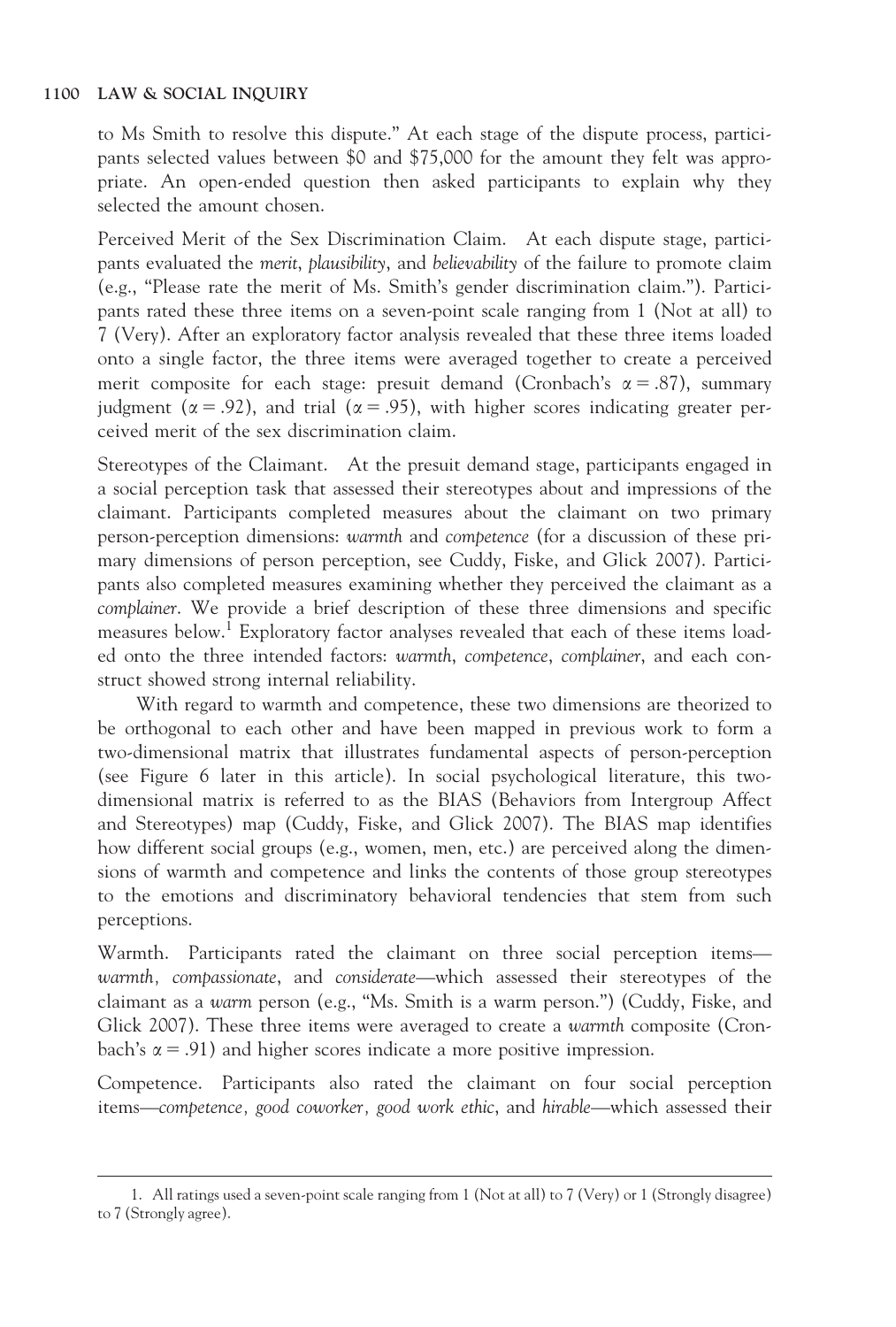stereotypes of the claimant as a competent person and employee (e.g., "Ms. Smith is competent." "Ms. Smith seems to have a good work ethic.") (Kaiser and Miller 2001; Shelton and Stewart 2004; Cuddy, Fiske, and Glick 2007). These four items were averaged to create a *competence* composite (Cronbach's  $\alpha = .90$ ) and higher scores indicate a more positive impression.

Complainer. Participants rated the claimant on three items—complainer, troublemaker, and argumentative—which assessed their impression of the claimant as a complainer (Kaiser and Miller 2001; Shelton and Stewart 2004). These three items were averaged to create a composite of the claimant as a *complainer* (Cronbach's  $\alpha = .86$ ) and higher scores indicate a more negative impression.

Manipulation Check and Attention Checks. After completing all three stages of the materials, participants answered a manipulation check and two attention checks. The manipulation check ensured that participants could correctly identify and remember—after completing the study—whether the claimant was represented or not. The initial attention check ensured that participants could correctly identify having reviewed materials at the presuit demand stage, summary judgment, and trial stage, and the second attention check ensured that participants could correctly identify that the plaintiff sued because of sex discrimination.

Among members of the public, 90 percent passed the manipulation check and 91 percent and 99 percent passed the first and second attention checks, respectively. As is methodologically recommended, we excluded individuals who did not pass the checks (Oppenheimer, Meyvis, and Davidenko 2009); thus the final sample consisted of 157 participants. Among law students, 88 percent passed the manipulation check and 100 percent and 100 percent passed the first and second attention checks, respectively, leaving a final sample of 198 law students. Among lawyers, 86 percent passed the manipulation check and 100 percent and 100 percent passed the first and second attention checks, respectively, leaving a final sample of thirty-nine practicing attorneys.

#### RESULTS

#### Analytic Strategy

We began by analyzing the effect of pro se status on settlement awards received by the claimant who alleged sex discrimination. Our research design first called for a 2 (pro se status: pro se vs. counseled)  $\times$  3 (dispute stage: presuit, summary judgment, and trial) mixed-design ANCOVA (Field 2009) to be conducted on the dependent measure of settlement value with each sample to examine whether there was a biasing effect of pro se status among the public, law students, and lawyers on monetary awards. The first factor was the between-subject factor of whether the claimant was pro se versus represented. The second factor was the within-subject factor of dispute stage (i.e., the stage at which the participant reviewed the claimant's case: presuit demand, summary judgment, or trial). This second factor was treated as a repeated measure because each participant reviewed the case at the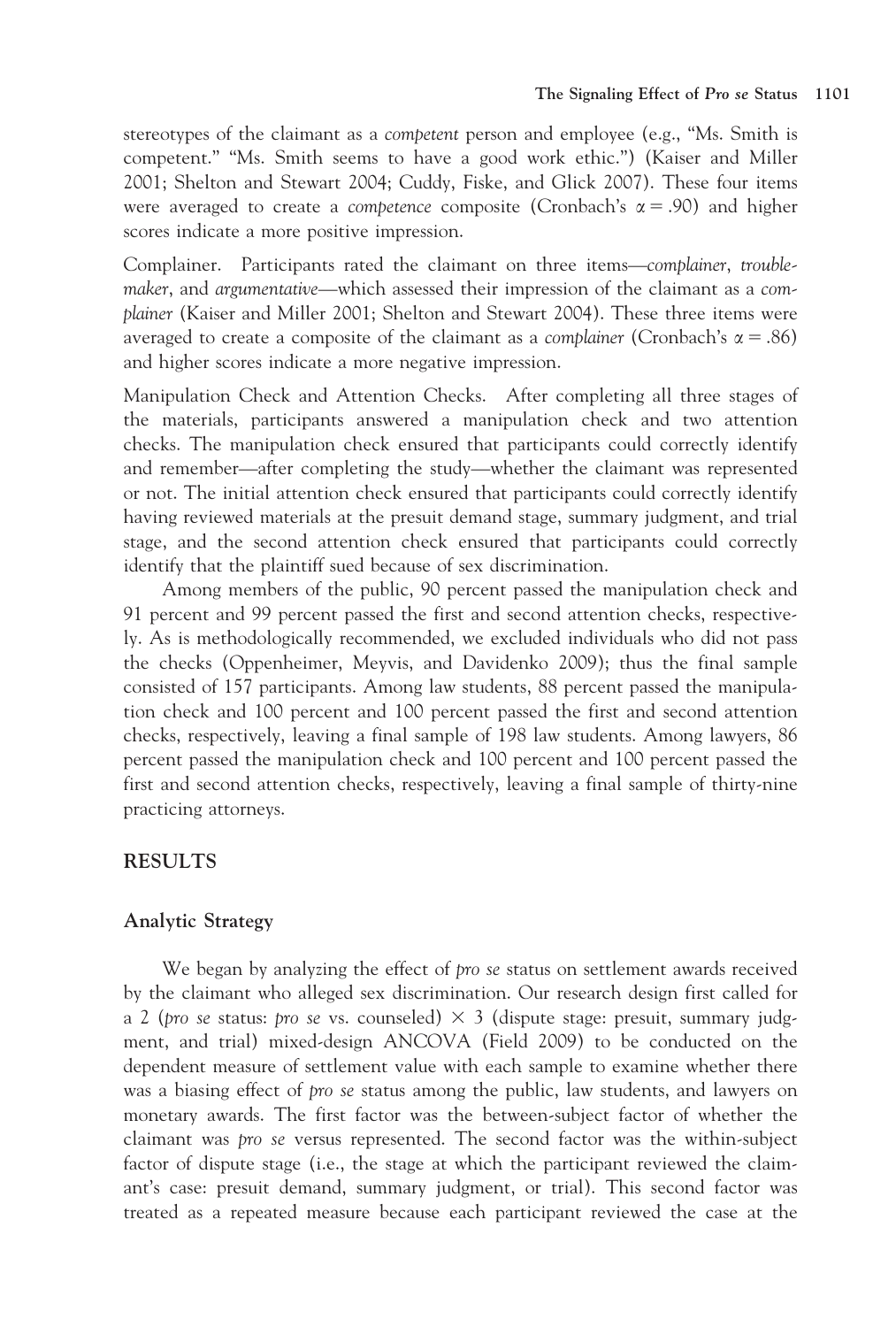|                                                                                                                             |       | Pro Se Condition |        |  | <b>Counseled Condition</b> |                                                                                                              |        |  |  |  |
|-----------------------------------------------------------------------------------------------------------------------------|-------|------------------|--------|--|----------------------------|--------------------------------------------------------------------------------------------------------------|--------|--|--|--|
| Dependent Measure                                                                                                           | M(SD) |                  | 95% CI |  |                            | M(SD)                                                                                                        | 95% CI |  |  |  |
| Public $(N = 157)$                                                                                                          |       |                  |        |  |                            |                                                                                                              |        |  |  |  |
| Presuit demand                                                                                                              |       |                  |        |  |                            | $$36,418$ (\$24,930), [\$30,642, \$42,194] \$35,040 (\$26,275), [\$29,302, \$40,777]                         |        |  |  |  |
| Summary judgment \$38,129 (\$27,077), [\$31,856, \$44,402] \$31,516 (\$28,149) <sub>a</sub> [\$25,370, \$37,663]            |       |                  |        |  |                            |                                                                                                              |        |  |  |  |
| Trial                                                                                                                       |       |                  |        |  |                            | $$41,616$ (\$28,318) <sub>b</sub> [\$35,055, \$48,177] \$34,861 (\$29,793) <sub>a</sub> [\$28,355, \$41,366] |        |  |  |  |
| Law Students ( $N = 190$ )                                                                                                  |       |                  |        |  |                            |                                                                                                              |        |  |  |  |
| Presuit demand                                                                                                              |       |                  |        |  |                            | $$17,573$ (\$13,659), [\$14,679, \$20,467] \$20,429 (\$17,116), [\$17,068, \$23,792]                         |        |  |  |  |
| Summary judgment \$23,278 (\$19,267), [\$19,196, \$27,361] \$26,093 (\$20,289), [\$22,108, \$30,078]                        |       |                  |        |  |                            |                                                                                                              |        |  |  |  |
| Trial                                                                                                                       |       |                  |        |  |                            | $$27,933$ (\$25,454), [\$22,540, \$33,326] \$32,709 (\$25,757), [\$27,650, \$37,768]                         |        |  |  |  |
| Lawyers $(N = 39)$                                                                                                          |       |                  |        |  |                            |                                                                                                              |        |  |  |  |
| Presuit demand                                                                                                              |       |                  |        |  |                            | $$7,967 ($9,360)$ <sub>a</sub> [\$3,707, \$12,228] \$19,461 (\$15,384) <sub>b</sub> [\$11,811, \$27,112]     |        |  |  |  |
| Summary judgment \$15,660 (\$18,062) <sub>a</sub> [\$7,439, \$23,882] \$35,705 (\$19,887) <sub>b</sub> [\$25,816, \$45,595] |       |                  |        |  |                            |                                                                                                              |        |  |  |  |
| Trial                                                                                                                       |       |                  |        |  |                            | $$35,750$ (\$24,327) <sub>a</sub> [\$24,676, \$46,823] \$49,321 (\$22,065) <sub>a</sub> [\$38,349, \$60,294] |        |  |  |  |

| TABLE 1. |  |  |                                                                    |  |
|----------|--|--|--------------------------------------------------------------------|--|
|          |  |  | Means, Standard Deviations, and 95 Percent CI of Settlement Values |  |

Note: Means on the same row with unlike subscripts differ at  $p < .05$ .

three stages of the dispute pyramid. Last, participant gender was included as a control variable. As such, we conducted a 2 (*pro se*: yes, no)  $\times$  3 (dispute stage: presuit demand, summary judgment, trial) mixed-design ANCOVA, with participant gender (gender: men, women) entered as a control variable. This analysis was conducted with each sample. All means and standard deviations for settlement awards across dispute stages are reported in Table 1.

Next, we turned to the effect of legal socialization on settlement awards. As such, our research design called for a 2 (*pro se*: yes, no)  $\times$  3 (dispute stage: presuit demand, summary judgment, trial)  $\times$  3 (population: public, law students, lawyers) mixed-design ANCOVA, with participant gender (gender: men, women) entered as a control variable to be conducted on settlement values. This mixed-design allowed a direct test of whether legal socialization moderated (amplified) either the effect of pro se status or the effect of ascending the dispute pyramid on settlement awards. The latter analysis investigated two-way interactions between population  $\times$  pro se status and population  $\times$  dispute stage.

Third, after concluding that the adverse effect of pro se status operated most acutely among law-trained participants (i.e., law students and lawyers), we conducted mixed-design ANCOVAs to examine the signaling effect of pro se status on lawtrained participants' impressions and stereotypes about the claimant and her claim.

Last, to examine whether participants' stereotypes of the claimant explained the effect of pro se status on settlement value, we conducted a mediation analysis. That is, we empirically examined whether pro se status influenced participants' impressions of the claimant, which, in turn, influenced the settlement value that participants awarded the claimant. The latter test examined whether pro se status signals worrisome stereotypes, which, in turn, influence a meaningful material outcome, settlement value.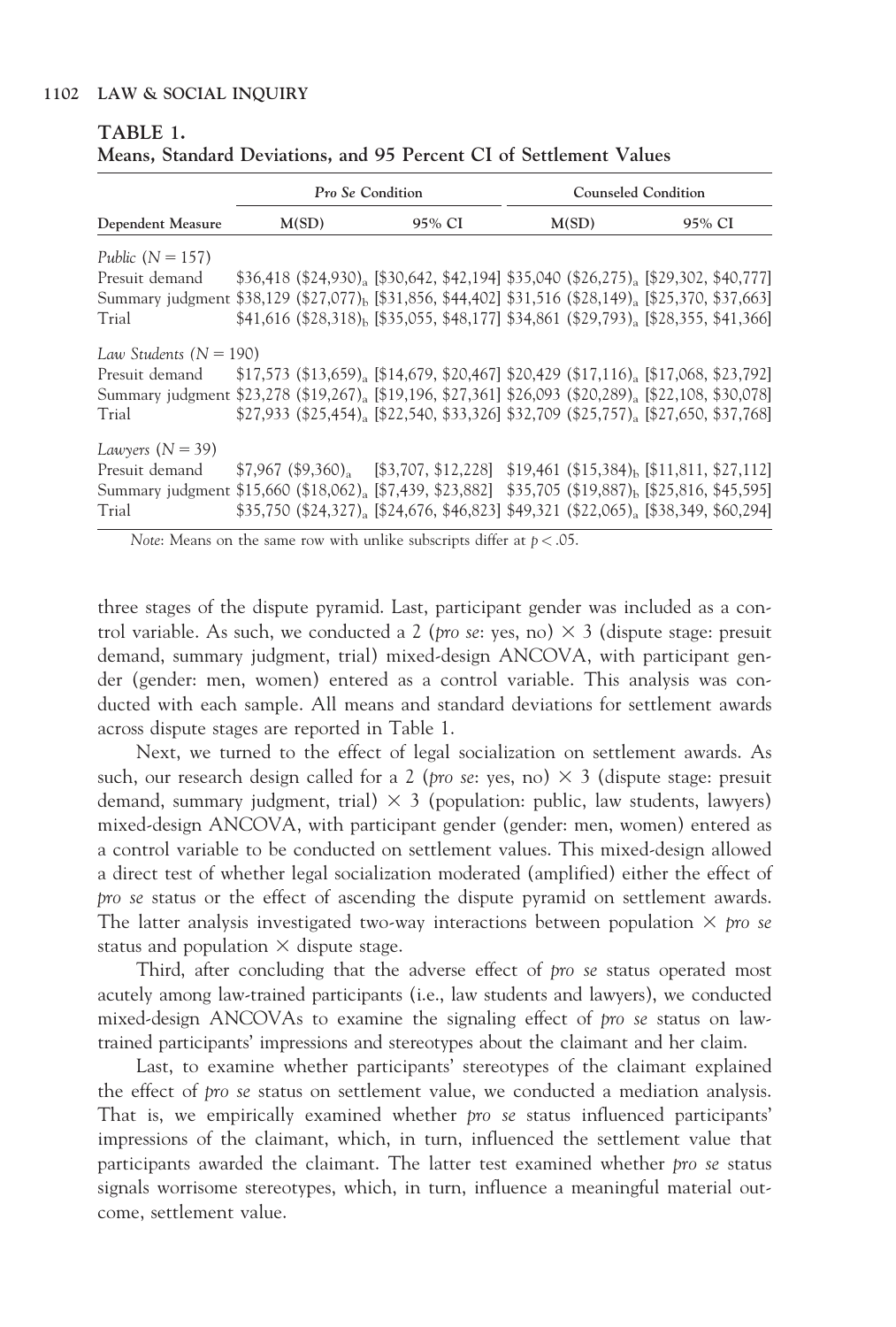#### The Signaling Effect of Pro se Status on Settlement Values

#### Public

Turning first to the public, the two-way ANCOVA on settlement awards revealed a marginally significant main effect of pro se status,  $F(1, 154) = 3.86$ ,  $p = .051$ ,  $\eta_{\rm p}^{\ \,2}$  = .024. Strikingly, however, the pattern was in the reverse direction of the hypothesized effect: across dispute stages, the public awarded the claimant more when she was pro se  $(M = $38,721, SD = $24,841)$  than counseled  $(M = $33,806, SD = $26,140)$ . Collapsing across dispute stages, the estimated marginal mean difference awarded to the pro se (vs. counseled) claimant was \$8,066, 95% CI [–\$45, \$16,177].

The ANCOVA also revealed a marginally significant main effect of dispute stage,  $F(1.71, 264.00) = 3.09$ ,  $p = .055$ ,  $\eta_p^2 = .02$ .<sup>2</sup> Pairwise comparisons, however, indicated that only the difference between summary judgment  $(M = $34,633,$  $SD = $27,758$ ) and trial  $(M = $38,045, SD = $29,211)$  was significant,  $p = .039$ (i.e., meaning that for the public, settlements were not significantly different when awarded presuit vs. summary judgment,  $p = 1.000$ , or presuit vs. trial,  $p = .327.$ ).

Finally, the ANCOVA revealed a marginally significant interaction between the dispute stage and the pro se status manipulation,  $F(1.71, 264.00) = 2.81$ ,  $p = .070$ ,  $\eta_p^2 = .02$  (see Figure 1).<sup>3</sup> While the effect of pro se status was not significant at the presuit demand stage,  $t(156) = .98$ ,  $p = .331$ ,  $\eta_p^2 = .00$ , 95% CI [–\$4,160, \$12,275], the public awarded significantly more settlement dollars to the pro se claimant than the counseled claimant at summary judgment,  $t(156) = 2.26$ ,  $p = .025$ ,  $\eta_p^2 = .03$ , and at trial,  $t(156) = 2.14$ ,  $p = .034$ ,  $\eta_p^2 = .03$ . At summary judgment, the estimated difference in favor of the pro se claimant was \$10,060, 95% CI [\$1,283, \$18,836] and at trial it was \$10,079, 95% CI [\$794, \$19,366].

#### Law Students

Turning next to law students, the two-way ANCOVA on settlement awards revealed a marginally significant main effect of pro se status,  $F(1, 187) = 3.40$ ,  $p = .067$ ,  $\eta_p^2 = .02$ . Here, consistent with our hypothesis, the adverse effect of pro se status began to emerge. Across dispute stages, law students awarded the claimant less when she was *pro* se  $(M = $22,327, SD = $16,931)$  than counseled

<sup>2.</sup> Across all three samples, Mauchly's test indicated that the assumption of sphericity had been violated for the repeated-measure variable, dispute stage. Therefore, when examining dispute stage for each population, degrees of freedom were adjusted using the Greenhouse-Geisser method of correction. For the public, Mauchly's test indicated  $\chi^2(2) = 27.90, p < .000,$  for law students  $\chi^2$ =49.11, p < .000, and for lawyers  $\chi^2(2)$ =10.66, p = .005; therefore, the Greenhouse-Geisser method of correction was employed for the public ( $\varepsilon$  = .86), law students ( $\varepsilon$  = .81), and lawyers ( $\varepsilon$  = .79).

<sup>3.</sup> As suggested by prior literature (Major, Quinton, and Schmader 2003; Boyd, Epstein, and Martin 2010; Kaiser and Wilkins 2010), participant gender was a significant covariate,  $F(1, 154) = 9.45$ ,  $p = .003$ ,  $\eta_p^2 = 0.06$ , 95 percent CI [-\$21,009, -\$4,569], indicating that it is important to control for gender when examining the unique influence of pro se status in this sex discrimination case. Consistent with literature that reveals gender differences in the evaluation of claims of sex discrimination, overall, men awarded the claimant less ( $M = $31,672$ ,  $SD = 25,023$ ) than did women ( $M = $42,421$ ,  $SD = 25,199$ ).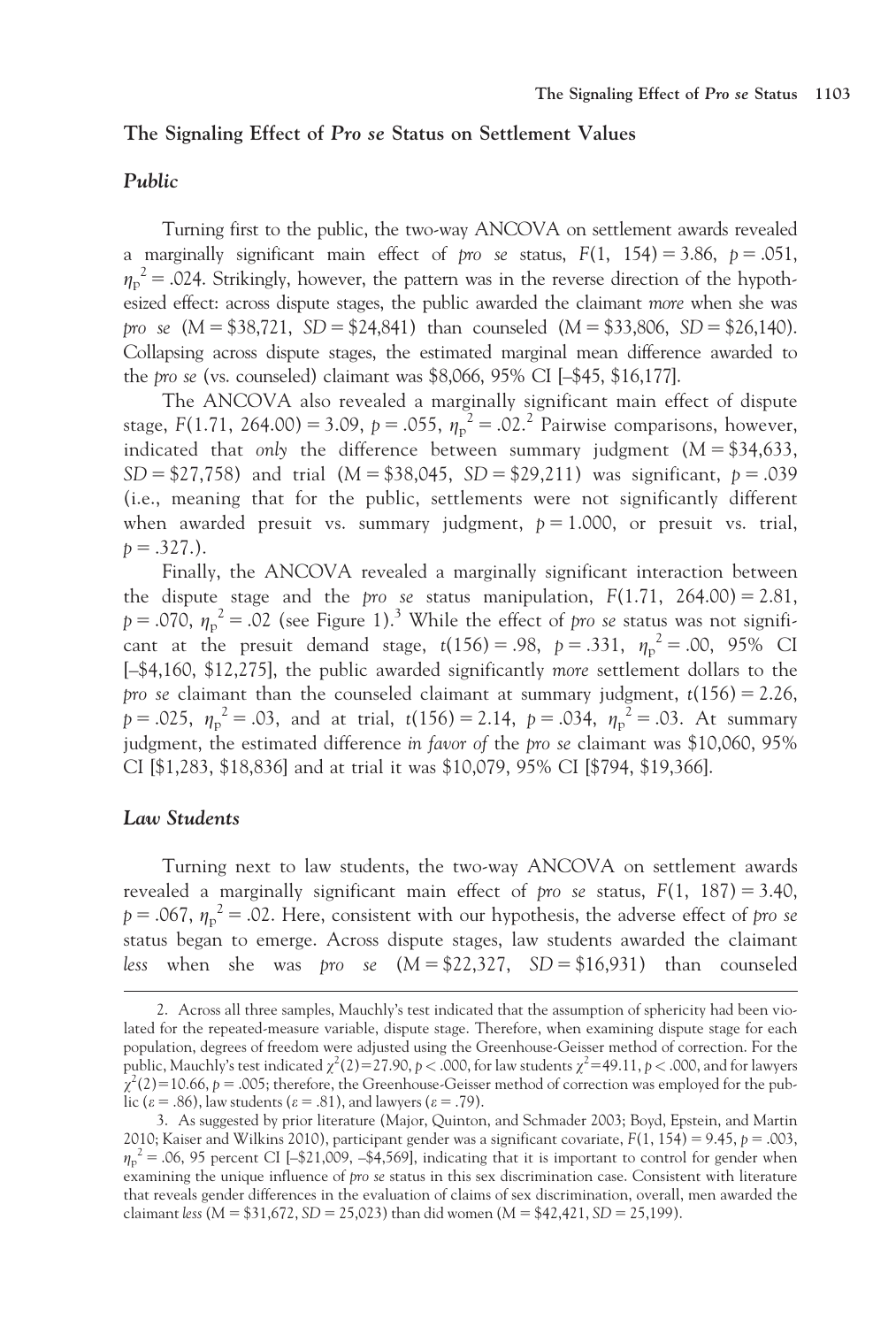

FIGURE 1. FIGURE 1.

Estimated Mean Settlement Values Awarded by the Public to the Pro Se/Counseled Claimant at Each Dispute Stage Estimated Mean Settlement Values Awarded by the Public to the Pro Se/Counseled Claimant at Each Dispute Stage Note: Standard errors are represented by the error bars attached to each column. \*p<.05, +p < .10. Note: Standard errors are represented by the error bars attached to each column. \*p< .05, +p < .10.

 $\rho$ ro se  $\Box$ Counseled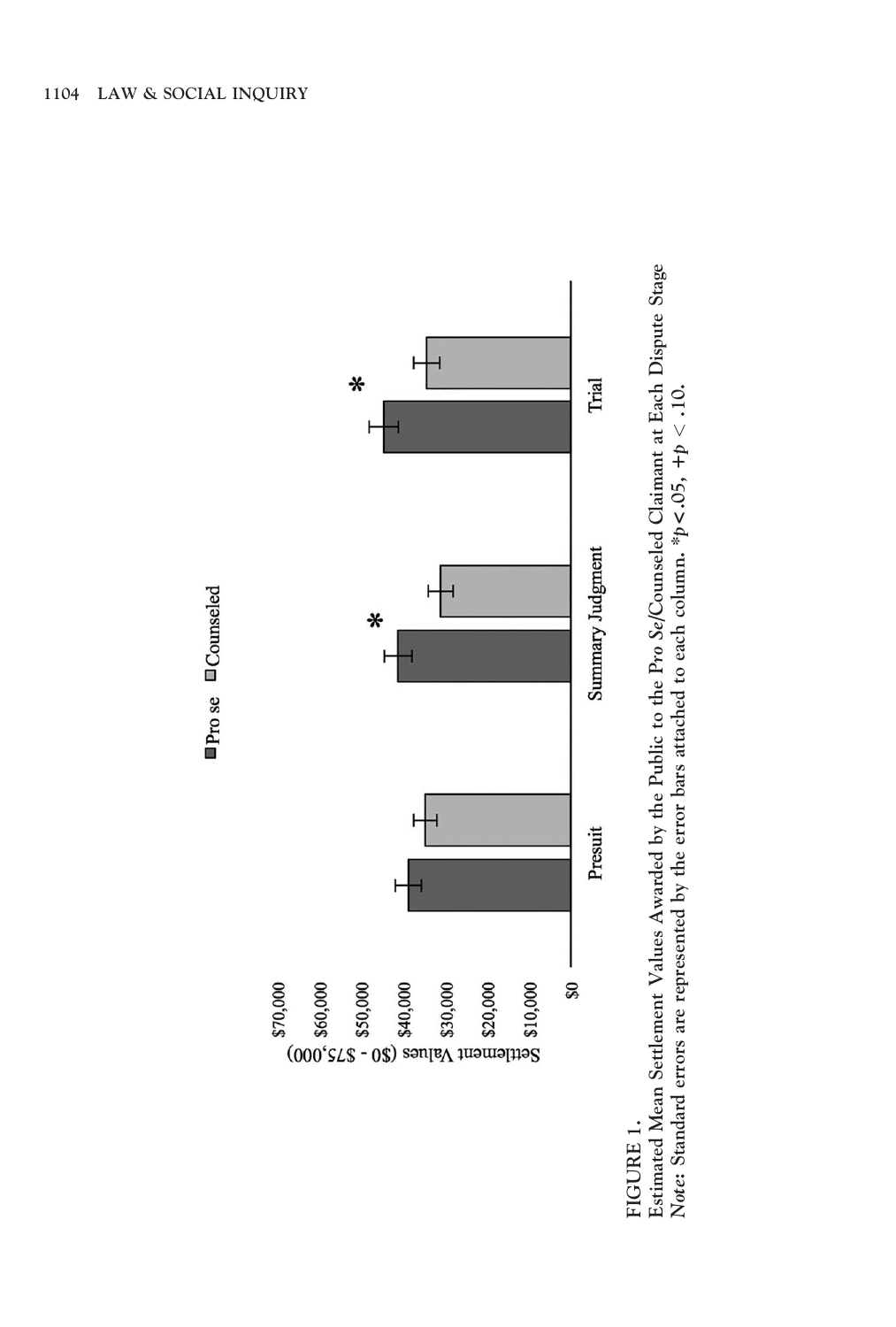$(M = $26,020, SD = $18,582)$ . Collapsing across dispute stages, the estimated marginal mean difference awarded to the *pro se* (vs. counseled) claimant was  $-$ \$4,709, 95% CI [–\$9,745, \$327].

The ANCOVA also revealed a significant main effect of dispute stage, F(1.62, 303.56) = 35.52,  $p = .000$ ,  $\eta_p^2 = .16$ . Pairwise comparisons revealed that all three dispute stages differed in settlement values, with awards increasing as the claimant ascended the dispute pyramid. That is, law students awarded more settlement dollars at trial  $(M = $30,497, SD = $25,661)$  than at summary judgment  $(M = $24,789,$  $SD = $19,820$ ,  $p < .000$ , and more settlement dollars at summary judgment than presuit  $(M = $19,107, SD = $15,636), p < .000$ .

Finally, the ANCOVA did not indicate an interaction between the dispute stage and pro se manipulation,  $F(1.62, 303.56) = .55$ ,  $p = .540$ ,  $\eta_p^2 = .00$  (see Figure  $2$ ).<sup>4</sup> At each dispute stage, the signaling effect of pro se trended in the theorized direction. Law students awarded less settlement dollars to the pro se claimant than the counseled claimant presuit,  $t(187) = -1.67$ ,  $p = .097$ ,  $\eta_p^2 = .02$ . Presuit, the estimated difference against the pro se claimant was –\$3,778, 95% CI [–\$8,241, \$684]. Moreover, law students awarded less to the pro se claimant than the counseled claimant at summary judgment,  $t(187) = -1.38$ ,  $p = .168$ ,  $\eta_p^2 = .01$ . At summary judgment, the estimated difference against the pro se claimant was –\$3,997, 95% CI [–\$9,645, \$1,690]. Finally, law students awarded less to the pro se claimant than the counseled claimant at trial,  $t(187) = -1.72$ ,  $p = .087$ ,  $\eta_p^2 = .02$ . At trial, the estimated difference against the pro se claimant was –\$6,371, 95% CI [–\$13,678, \$936].

#### Lawyers

Turning last to lawyers, the two-way ANCOVA on settlement awards revealed a significant main effect of *pro se* status,  $F(1, 36) = 7.784$ ,  $p = .008$ ,  $\eta_p^2 = .18$ . Consistent with our hypothesis, lawyers awarded the claimant far less when she was unrepresented  $(M = $19,792, SD = $15,157)$  that when counseled  $(M = $34,829,$  $SD = $15,556$ . Collapsing across dispute stages, the estimated marginal mean difference in awards to the pro se (vs. counseled) claimant was –\$13,450, 95% CI [–\$23,227, –\$3,627].

The ANCOVA also revealed a significant main effect of dispute stage, F(1.58, 57.03) = 49.52,  $p = .000$ ,  $\eta_p^2 = .58$ . All three dispute stages differed, with settlement awards increasing as the claimant proceeded within the dispute pyramid. Lawyers awarded *more* settlement dollars at trial  $(\frac{42,013}{5}) = \frac{24,005}{5}$  than at summary judgment (\$24,912, SD = \$21,239),  $p < .000$ , and more settlement dollars at summary judgment than presuit  $(\$13,272, SD = \$13,627)$ ,  $p < .000$ .

Finally, the ANCOVA did not reveal a significant interaction effect between *pro se status and dispute stage, F*(1.74, 62.53) = .92, *p* = .391,  $\eta_p^2$  = .03

<sup>4.</sup> As with the public sample, among law students the ANCOVA revealed a significant main effect of participant gender on settlement amounts awarded,  $F(1, 187) = 9.83$ ,  $p = .002$ ,  $\eta_p^2 = .05$ , 95% CI  $[-13,040, -12,967]$ . Again, men awarded the claimant significantly less (M = \$21,040, SD = 17,082) than did women ( $M = $28,152, SD = 18,136$ ).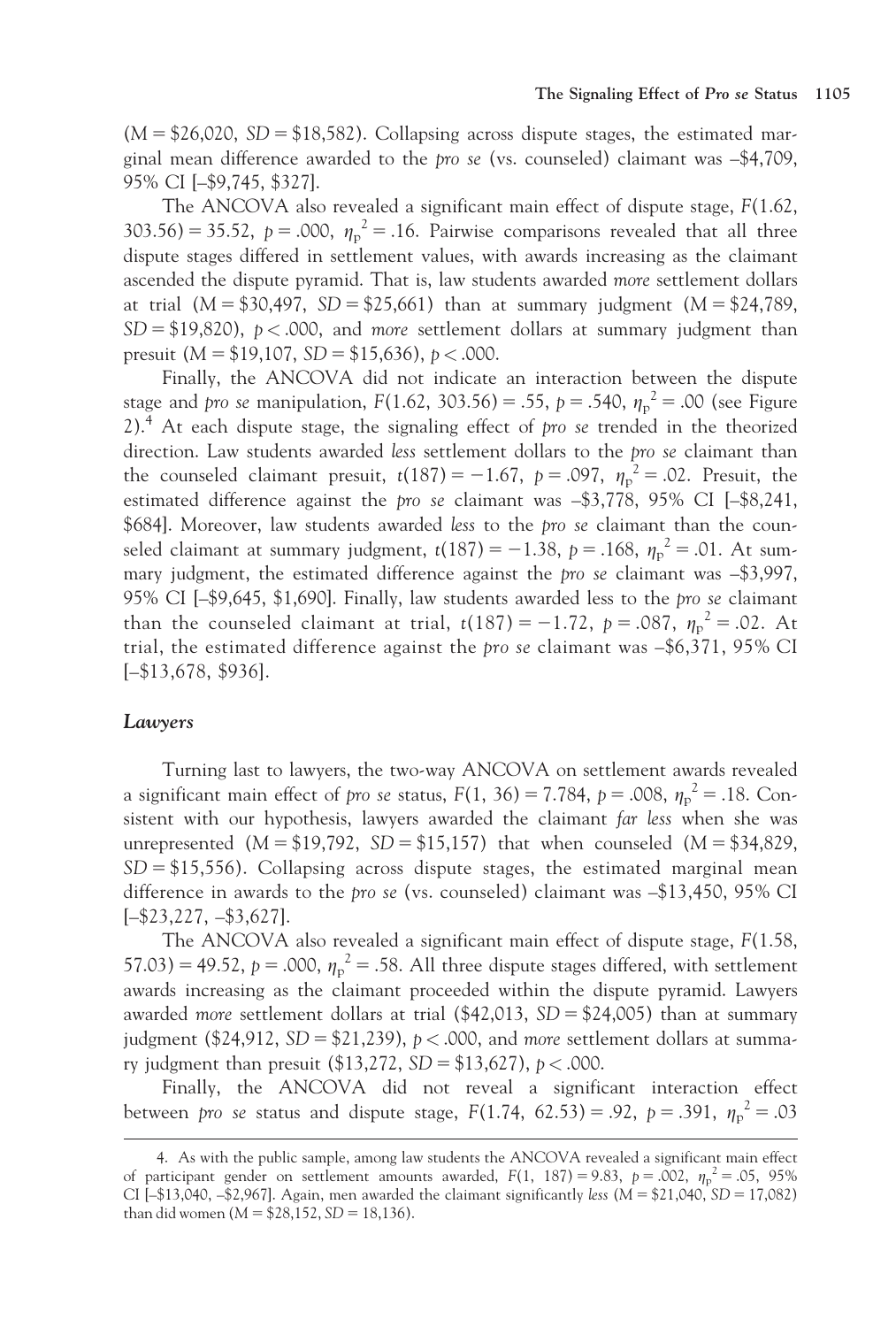

## FIGURE 2. FIGURE 2.

Estimated Mean Settlement Values Awarded by Law Students to the Pro Se/Counseled Claimant at Each Dispute Stage Estimated Mean Settlement Values Awarded by Law Students to the Pro Se/Counseled Claimant at Each Dispute Stage Note: Standard errors are represented by the error bars attached to each column. \*p<.05, +p < .10. Note: Standard errors are represented by the error bars attached to each column. \*p<  $0.05$ , +p  $<$  .10.

# ■Prose **■Counseled**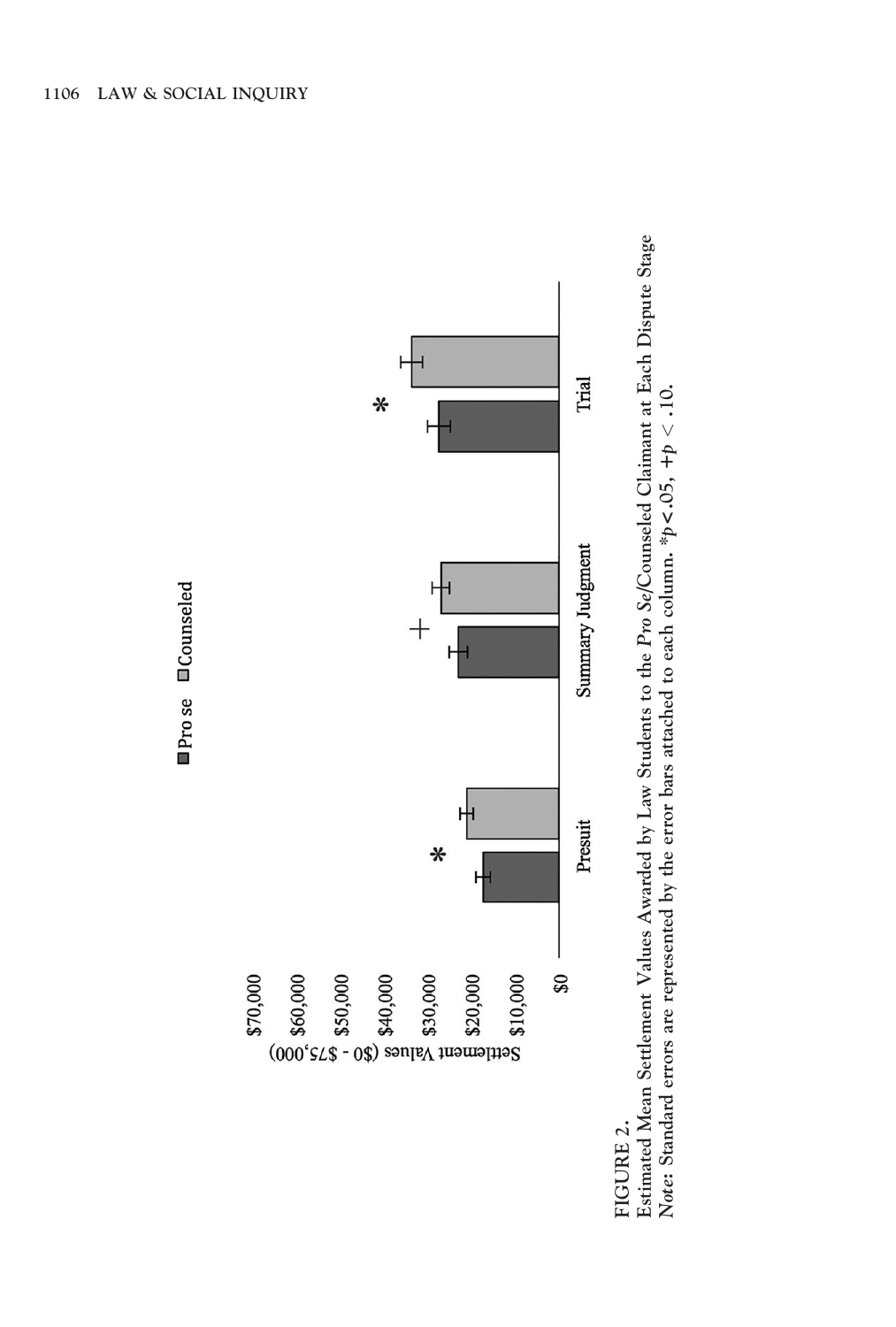(see Figure 3).<sup>5</sup> More robustly than with law students, differences in settlement values emerged in the direction theorized by the signaling effect of pro se status. Mainly, lawyers awarded significantly far less to the pro se claimant than the counseled claimant presuit,  $t(36) = -2.70$ ,  $p = .011$ ,  $\eta_p^2 = .17$ . Presuit, the estimated difference against the pro se claimant was –\$11,070, 95% CI [–\$19,399, –\$2,742]. Lawyers also awarded significantly far less to the pro se claimant at summary judgment,  $t(36) = -3.04$ ,  $p = .004$ ,  $\eta_p^2 = .21$ . At summary judgment, the estimated difference against the pro se claimant was –\$18,173, 95% CI [–\$30,286, –\$6,060]. Finally, lawyers' awards trended less to the pro se claimant than the counseled claimant at trial,  $t(36) = -1.52$ ,  $p = .137$ ,  $\eta_p^2 = .06$ . At trial, the estimated difference against the *pro se* claimant was  $-\$11,107, 95\%$  CI  $[-\$25,930,$ \$3,716].

#### **Discussion**

In sum, these three studies reveal the emergence of a signaling effect of pro se status among law students and a substantial signaling effect among practicing lawyers when awarding settlement values. Among the law-trained samples, the presence of a claimant's pro se status caused a substantial decrease in the settlement value at each successive stage of the dispute pyramid: presuit demand, summary judgment, and trial. In marked contrast, the public awarded claimants higher settlement awards when they proceeded pro se than when they were counseled—championing and rewarding the perhaps scrappy, uncounseled claimant who decided to go it alone. These results suggest that the effect of pro se status may be a product of socialization in the legal profession—as only the law-trained samples exhibited the effect and the effect became stronger as law-trained individuals gained more experience practicing law. To examine this theory of legal socialization directly, we next investigated whether population interacted with either pro se status or dispute stage to influence settlement dollars.

#### Examining the Legal Socialization Hypothesis

#### Analytic Strategy

We next examined the effect of legal socialization on settlements awarded by conducting a three-way mixed-design ANCOVA and directly examining the role of population. In this mixed design, we again harnessed dispute stage as a repeatedmeasure factor, but this time we included two between-subject factors: pro se status and population. Thus, this analysis consisted of a 2 (*pro se*: yes, no)  $\times$  3 (dispute stage: presuit demand, summary judgment, trial)  $\times$  3 (population: public, law

<sup>5.</sup> Finally, as with the public and law student samples, among lawyers the ANCOVA revealed a marginally significant main effect of participant gender on settlement amounts awarded,  $F(1, 36) = 3.80$ ,  $\bar{p}$  = .059,  $\eta_p^2$  = .10, 95% CI [-\$19,427, \$391]. Among lawyers, men awarded the claimant much less  $(M = $21,883, SD = $14,801)$  than did women  $(M = $33,704, SD = $17,818)$ .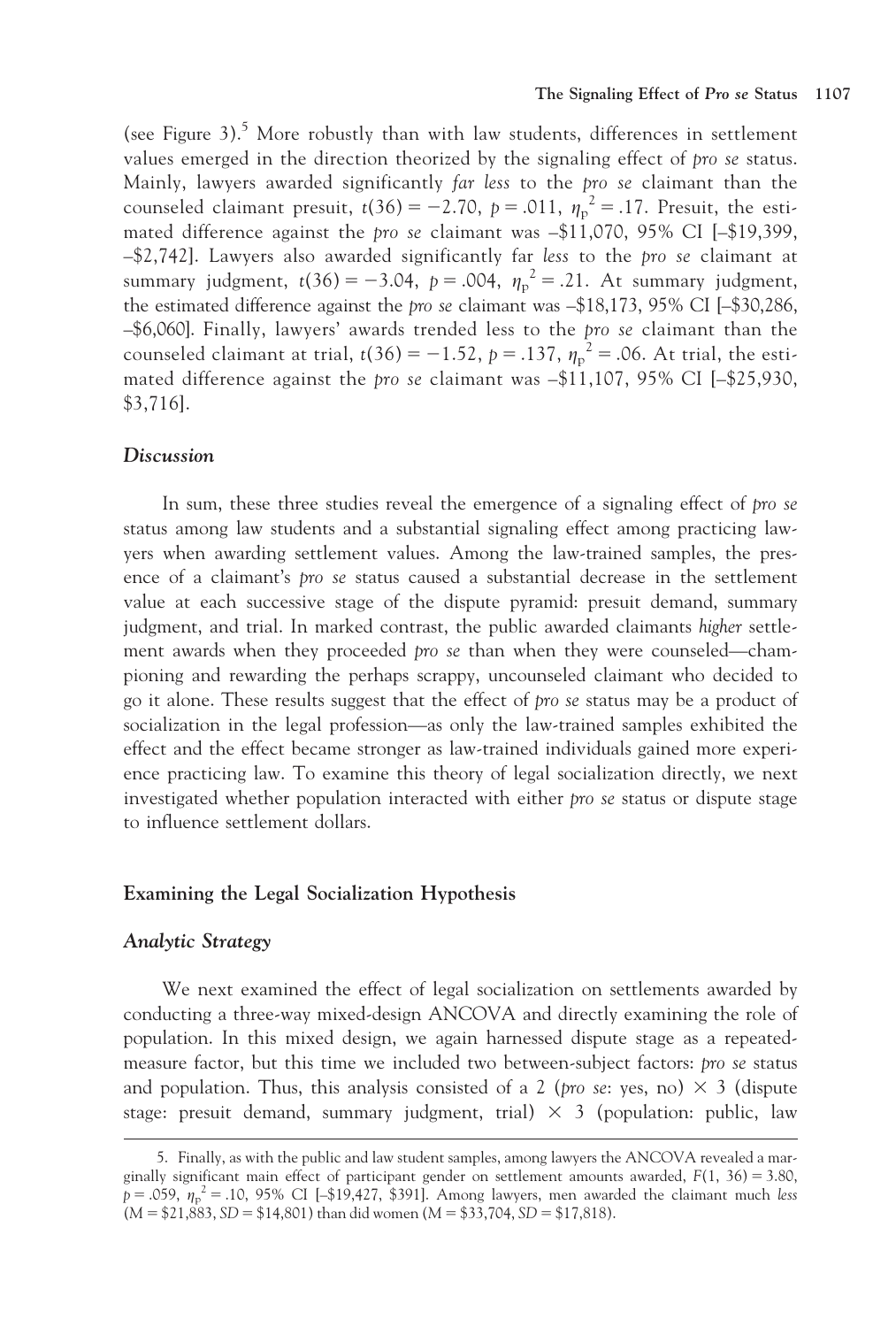

FIGURE 3. FIGURE 3.

Estimated Mean Settlement Values Awarded by Lawyers to the Pro Se/Counseled Claimant at Each Dispute Stage Estimated Mean Settlement Values Awarded by Lawyers to the Pro Se/Counseled Claimant at Each Dispute Stage Note: Standard errors are represented by the error bars attached to each column. \*p<.05, +p < .10. Note: Standard errors are represented by the error bars attached to each column. \*p<  $0.05$ , +p  $<$  .10.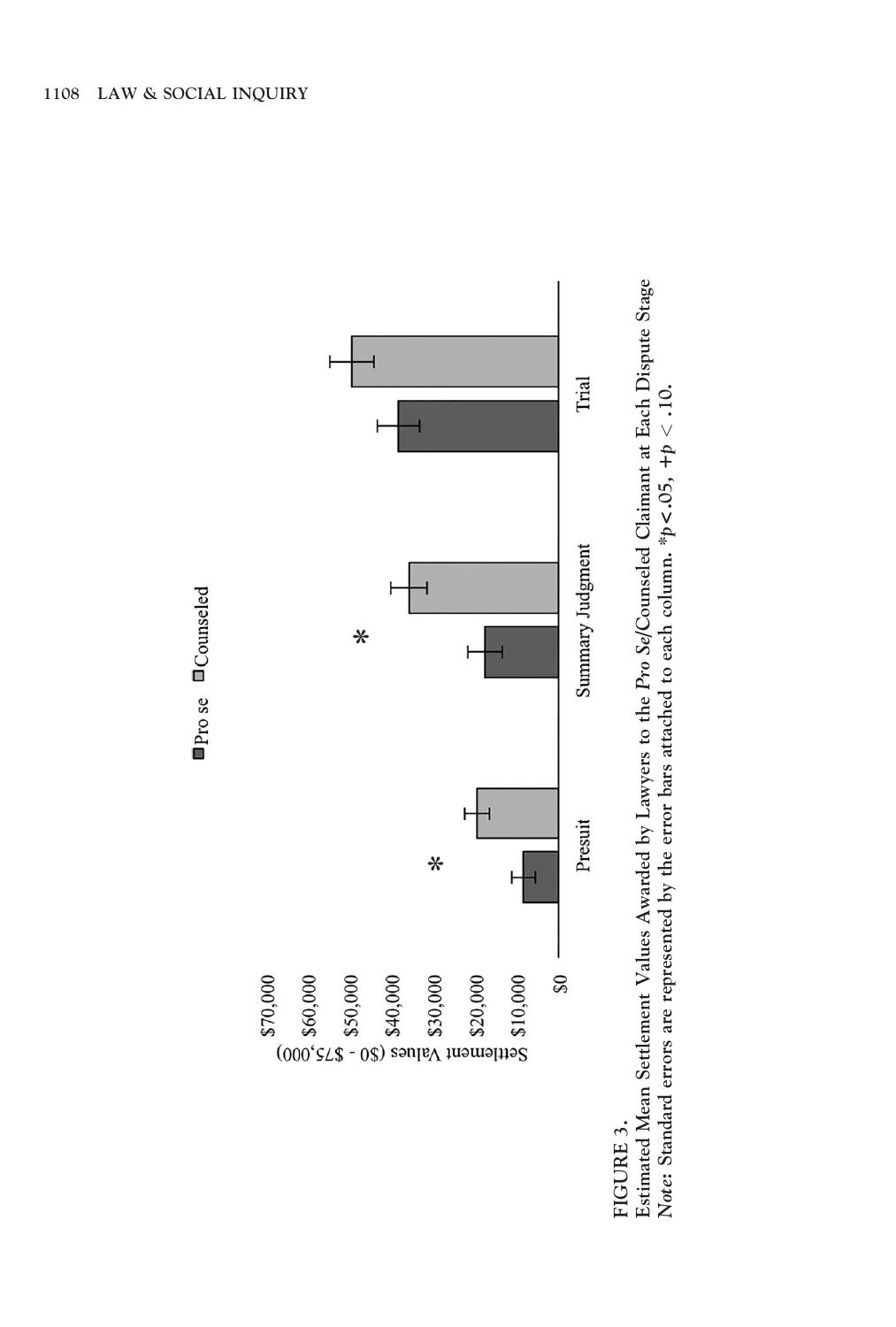student, lawyer) mixed-design ANCOVA, with participant gender again entered as a control (i.e., a covariate).

The purpose of this analysis was to examine whether socialization within the legal profession influenced settlement values. Accordingly, we report whether the effects of pro se status or dispute stage were qualified by an interaction with population.<sup>6</sup> We now turn to the first relevant 2 (pro se status)  $\times$  3 (population) interaction.

#### Legal Socialization and the Signaling Effect of Pro Se Status

The ANCOVA revealed the predicted two-way interaction between pro se status and population on settlement value,  $F(2, 379) = 5.82$ ,  $p = .003$ ,  $\eta_p^2 = .03$  (see Figure 4), indicating moderation of the signaling effect of pro se status by population.

Consistent with the independent tests reported above, simple effects tests revealed that the public awarded pro se claimants significantly more settlement dollars than counseled claimants,  $F(1, 379) = 4.93$ ,  $p = .027$ ,  $\eta_{p}^{2} = .01$ , 95% CI [\$848, \$13,926], law students trended less for pro se claimants than counseled claimants,  $F(1, 379) = 2.79, p = .096, \eta_p^2 = .01, 95\% \text{ CI} [-$10,930, $890], \text{ and lawyers}$ awarded pro se claimants significantly less than counseled claimants, F(1,  $379$ ) = 4.09, p = .044,  $\eta_p^2$  = .01, 95% CI [-\$26,353, -\$376].

Examining the interaction the other way allowed for a direct exploration of whether each population was similarly influenced by the *pro se* status of the claimant. The legal socialization hypothesis posits that law-trained participants will differ in their treatment of pro se (vs. counseled) claimants more so than members of the lay public, due to their socialization in the legal profession. Follow-up tests revealed that the effect of pro se status was significantly different for the public compared both with law students,  $F(1, 379) = 7.53$ ,  $p = .006$ , 95% CI [\$3,517, \$21,298], and lawyers,  $F(1, 379) = 7.93$ ,  $p = .005$ , 95% CI [\$6,261, \$35,242]. However, the effect of pro se status was not significantly different when comparing the two law-trained samples (i.e., law students and practicing lawyers),  $F(1, 379) = 1.32$ ,  $p = .252$ , 95% CI [–\$5,958, \$22,646]. To summarize, while the public appears to evaluate uncounseled claimants more favorably than counseled claimants, law school students began perceiving pro se claims as having less value than counseled claims, and among practicing lawyers the signaling effect of pro se status was robust. This direct analysis of the effect of population suggests that law-trained individuals treat pro se claimants differently than does the public.

<sup>6.</sup> As background, the ANCOVA revealed that the main effect of pro se status was not significant,  $F(1, 379) = 1.90$ ,  $p = .168$ ,  $\eta_p^2 = .01$ ; a significant main effect of dispute stage,  $F(1.66, 629.48) = 55.06$ ,  $p < .000$ ,  $\eta_p^2 = .13$ ; a significant main effect of population,  $F(2, 379) = 15.324$ ,  $p < .000$ ,  $\eta_p^2 = .08$ ; and a significant effect of the covariate, participant gender,  $F(1, 379) = 21.73$ ,  $p < .000$ ,  $\eta_p^2 = .05$ . The three-way interaction was marginally significant  $F(3.322, 629.48) = 2.133$ ,  $p = .088$ ,  $\eta_p^2 = .01$ , as was the two-way interaction between dispute stage and participant gender,  $F(1.66, 629.48) = 2.832$ ,  $p = .070$ ,  $\eta_p^2 = .01$ . We turn to the relevant two-way interactions in the text.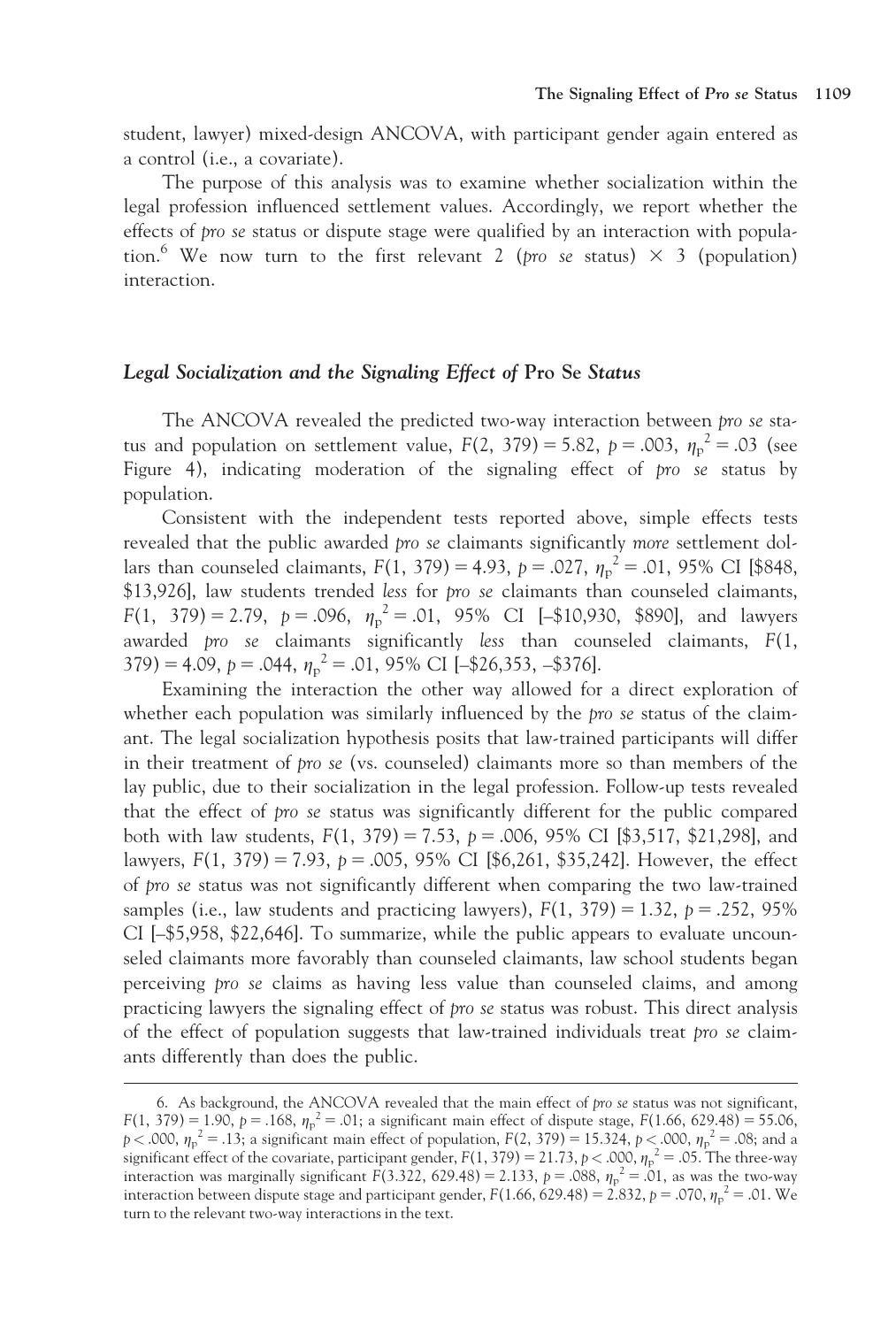



Estimated Mean Settlement Values Awarded by Each Group to the Pro Se/Counseled Claimant Across Dispute Stages Estimated Mean Settlement Values Awarded by Each Group to the Pro Se/Counseled Claimant Across Dispute Stages Note: Standard errors are represented by the error bars attached to each column. \*p<.05, +p < .10. Note: Standard errors are represented by the error bars attached to each column. \*p< .05, +p < .10.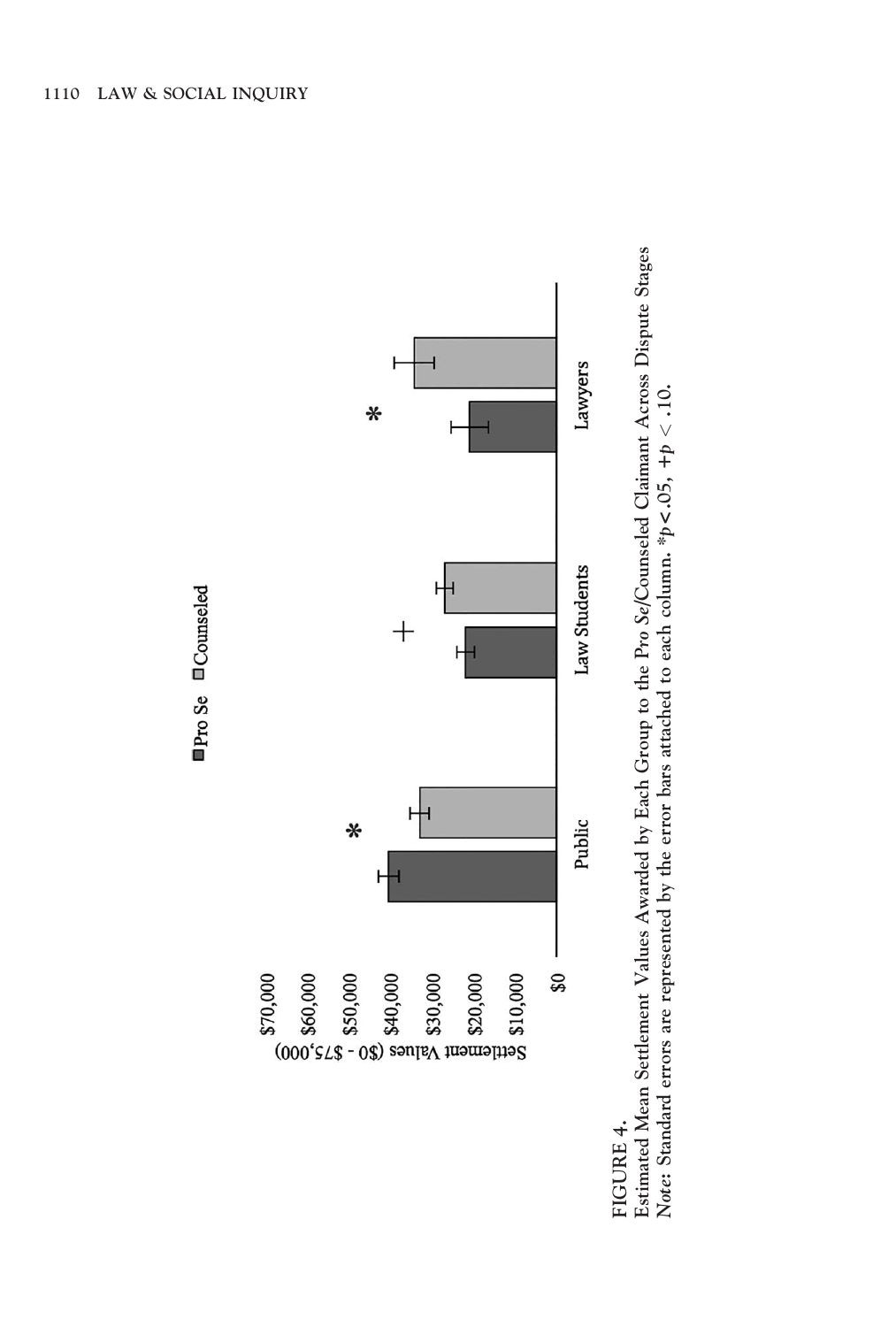#### Legal Socialization and the Dispute Pyramid

Next, we examine the second relevant two-way interaction between dispute stage and population to explore the role of legal socialization in settlement awards. This analysis examines whether socialization in the legal profession predicts different amounts of settlement as a claim proceeds through the dispute pyramid. Is the public as sensitive to dispute stage as the legally trained are, such that settlement awards vary (and enlarge) as the claimant ascends the dispute pyramid?

To examine this question, we examined the 3 (dispute stage)  $\times$  3 (population) two-way interaction on settlement awards. The predicted two-way interaction between dispute stage and population was significant,  $F(3.322, 629.48) = 17.36$ ,  $p = .000$ ,  $\eta_p^2 = .08$ , indicating moderation of the effect of dispute stage by population.7

A simple effects test examined the effect of dispute stage (presuit, summary judgment, trial) for each population separately. While the public awarded the claimant significantly different amounts within the dispute pyramid, Pillai's trace  $(\Lambda_{\text{Pillai}} = .017)$  F(2, 378) = 3.308, p = .038,  $\eta_{\text{p}}^2 = .02$ , only the settlement values at summary judgment and trial differed (i.e., the settlement values awarded presuit and trial did not differ,  $p = .499$ , nor did the values awarded presuit and at summary judgment,  $p = 131$ ). In contrast, law students awarded the claimant significantly and consistently more settlement dollars as she scaled the dispute pyramid from presuit to summary judgment to trial, Pillai's trace  $(\Lambda_{\text{Pillai}} = .12)$  F(2, 378) = 24.98, p < .000,  $\eta_p^2 = 0.12$ , as did lawyers, Pillai's trace  $(\Lambda_{\text{Pillai}} = 0.15)$  F(2, 378) = 33.82,  $p < .000$ ,  $\eta_{\rm p}^2 = .15$  (see Table 1).

Consistent with the legal socialization hypothesis regarding the dispute pyramid, we find that dispute stage did not influence the public's valuation of the claim; however, ascent of the dispute pyramid markedly affected law students' and lawyers' valuations of the claim. Law-trained individuals appear to place greater monetary value on claims that ascend the dispute pyramid. We think it plausible to conclude that these law-trained participants believed, all else equal, that as claims proceed up the dispute pyramid, they carry a greater likelihood of recovery.

#### Discussion

In accord with the legal socialization hypothesis, these findings highlight first that the signaling effect of pro se status appears to be a phenomenon socialized by taking part in the legal profession. While members of the public did not assign less value to the plaintiff's claim because of her unrepresented status, law-trained individuals awarded the pro se claimant less than counseled claimants even though the facts and merit of the cases remained constant. For law-trained individuals, the mere presence of a claimant's pro se status caused a downward valuation of the pro se claim. As a result, among law-trained individuals, pro se status appears to operate

<sup>7.</sup> Because Mauchly's test indicated that the assumption of sphericity had been violated,  $\chi^2(2)$ =85.65, p = .000, the Greenhouse-Geisser correction method was used to estimate within-subjects effects ( $\varepsilon$  = .83).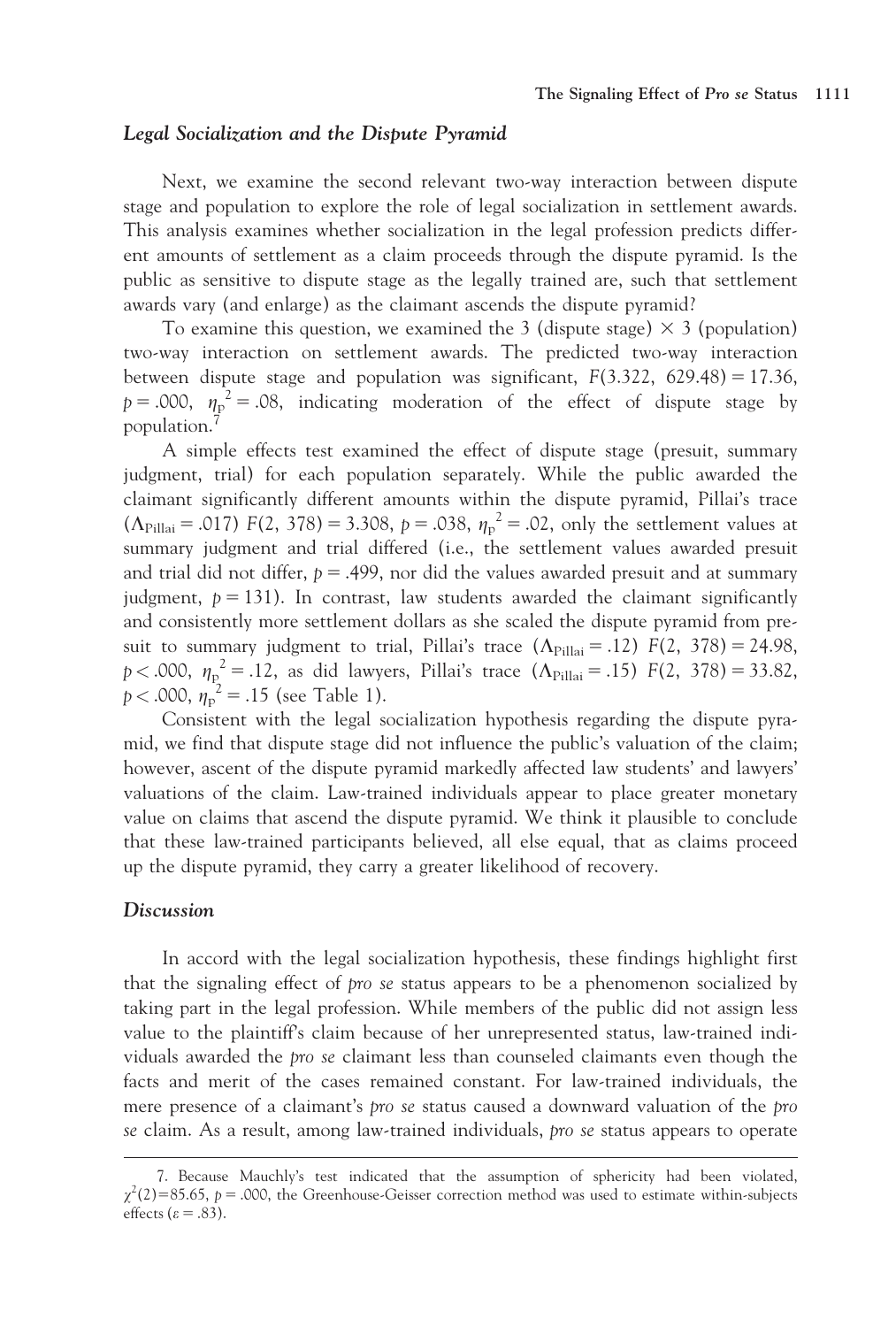as a signal that meaningfully affects the material relief that a claimant will likely obtain.

Second, and analogously, socialization within the legal profession influences whether individuals assign greater settlement value to claims that scale the dispute pyramid. Unlike members of the lay public, law-trained individuals awarded greater settlement value to claims as they ascended the dispute pyramid, suggesting that law-trained individuals impart a greater expected recovery to cases that proceed to later stages of the litigation lifecycle.

Having revealed that law-trained individuals exhibit biased treatment (i.e., settlement value) based on claimants' pro se status, we next sought to examine whether pro se status also influences law-trained individuals' perceptions of pro se claimants and their claims.

#### Stereotypes About Pro se Claimants Among the Law-Trained

Does pro se status itself influence the way that law-trained individuals perceive a claimant and their claim? Below, we examined these questions.

#### Perceived Merit of the Claim

At each dispute stage, law students and lawyers were asked to evaluate the perceived merit of the plaintiff's claim. The grand means for each stage were: presuit demand ( $M = 4.62$ ,  $SD = 1.06$ ), summary judgment ( $M = 4.57$ ,  $SD = 1.30$ ), and trial  $(M = 4.70, SD = 1.40)$ . As these merit scores rise above the midpoint of the sevenpoint scale, this sex discrimination case was perceived as moderately meritorious.

To evaluate the effect of pro se status on perceived merit, we conducted a 2 (*pro se*: yes, no)  $\times$  3 (dispute stage: presuit demand, summary judgment, trial) twoway ANCOVA, controlling for participant gender. All means and standard deviations are reported in Table 2.

The ANCOVA revealed a nonsignificant main effect of pro se status, F(1, 234) = .12, p = .728,  $\eta_p^2$  = .00; a significant main effect of dispute stage, F(1.76, 410.61) = 3.49,  $p = .037$ ,  $\eta_p^2 = .02$ . The two-way interaction was not statistically significant, Pillai's trace ( $\Lambda_{\text{Pillai}}$  = .02) F(1.99, 233) = 1.99, p = .139,  $\eta_{\text{p}}^2$  = .02, indicated that perceived merit was not moderated by pro se status or dispute stage.

Contrary to our hypothesis, the claimant's pro se status did not appear to influence the perceived merit of her claim (which was perceived as consistently and moderately strong across the dispute stages).<sup>8</sup>

#### Stereotypes of the Claimant

Analytic Strategy. We next investigated the stereotypes that law-trained participants hold of pro se claimants along the three person-perception dimensions:

<sup>8.</sup> However, consistent with social science literature evidencing that many men discount claims by women who assert sex discrimination, men rated the claim as less meritorious than women at each stage of the dispute pyramid,  $F(1, 234) = 11.54$ ,  $p = .001$ ,  $\eta_p^2 = .05$ .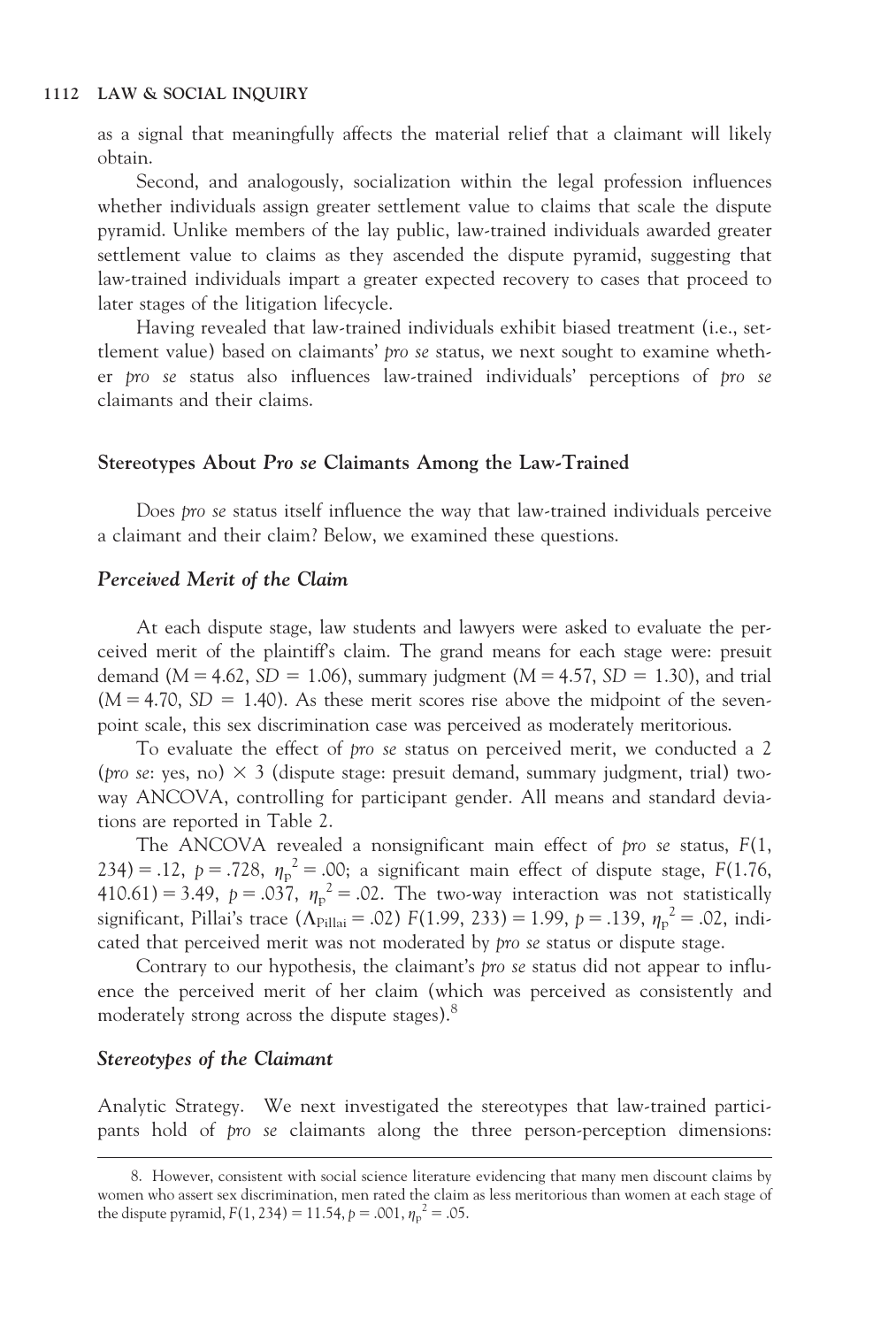|                         | Pro Se Condition          |              | <b>Counseled Condition</b> |              |  |  |
|-------------------------|---------------------------|--------------|----------------------------|--------------|--|--|
| Dependent Measure       | M(SD)                     | 95% CI       | M(SD)                      | 95% CI       |  |  |
| Law Trained $(N = 237)$ |                           |              |                            |              |  |  |
| Perceived Merit         |                           |              |                            |              |  |  |
| Presuit demand          | 4.60 $(1.03)_{\text{a}}$  | [4.41, 4.79] | 4.65 $(1.10)$              | [4.45, 4.84] |  |  |
| Summary judgment        | 4.65 $(1.34)_{\rm a}$     | [4.40, 4.90] | 4.51 $(1.26)_{\rm a}$      | [4.29, 4.73] |  |  |
| Trial                   | 4.65(1.58)                | [4.36, 4.95] | 4.73(1.42)                 | [4.84, 4.99] |  |  |
| <i>Stereotypes</i>      |                           |              |                            |              |  |  |
| Warmth                  | 3.61 $(.75)_{\text{a}}$   | [3.47, 3.75] | 3.56 $(.76)_{\text{a}}$    | [3.42, 3.69] |  |  |
| Competence              | 4.40 $(.90)$ <sub>2</sub> | [4.23, 4.57] | 4.64 $(.93)_{h}$           | [4.47, 4.81] |  |  |
| Complainer              | $3.39(1.19)$ <sub>2</sub> | [3.17, 3.61] | 3.29(1.40)                 | [3.05, 3.55] |  |  |

| TABLE 2. |                                                                           |  |  |  |  |
|----------|---------------------------------------------------------------------------|--|--|--|--|
|          | Means, Standard Deviations, and 95% CI of Perceived Merit and Stereotypes |  |  |  |  |

Note: Means on the same row with unlike subscripts differ at  $p < .05$ .

warmth, competence, and complainer. Law students and lawyers rated their perceptions of the claimant at the presuit demand stage—the earliest stage possible. For each dependent measure, we conducted a one-way, between-subjects ANCOVA examining the influence of the claimant's pro se status. Again, given the theorized gender differences regarding the different ways that men and women perceive sex discrimination cases, we included participant gender as a control. All means and standard deviations are reported in Table 2.

Warmth and Competence. Law-trained individuals rated the plaintiff slightly below the midpoint on warmth ( $M = 3.58$ ,  $SD = .75$ ), and slightly above the midpoint on competence  $(M = 4.52, SD = .92)$ . This pattern signifies that, on average, participants perceived the sex discrimination claimant as being somewhat competent but also somewhat unlikeable.

On warmth, the ANCOVA did not reveal a significant effect of pro se status,  $F(1, 232) = .23$ ,  $p = .636$ ,  $\eta_p^2 = .00$ . Thus, pro se status did not influence the degree to which law-trained individuals perceived the claimant as warm—the unrepresented  $(M = 3.61, SD = .75)$  and counseled  $(M = 3.56, SD = .76)$  claimants were perceived as equally unlikeable.

On competence, however, the ANCOVA revealed a significant effect of pro se status,  $F(1, 234) = 4.76$ ,  $p = .030$ ,  $\eta_p^2 = .02$ , such that the unrepresented claimant was perceived as significantly less competent  $(M = 4.40, SD = .90)$  than the counseled claimant ( $M = 4.64$ ,  $SD = .93$ ). Interestingly, a trend emerged in which lawtrained men perceived the claimant to be less competent than did law-trained women,  $F(1, 234) = 2.78$ ,  $p = .097$ ,  $\eta_p^2 = .01$ .

In sum, the claimant's pro se status significantly influenced stereotypes about the claimant's competence, but not her warmth.

Complainer. Overall, law-trained participants perceived the claimant as somewhat of a complainer ( $M = 3.34$ ,  $SD = 1.30$ ). An ANCOVA did not reveal a significant effect of pro se status,  $F(1, 234) = .75$ ,  $p = .389$ ,  $\eta_p^2 = .00$ . Interestingly, law-trained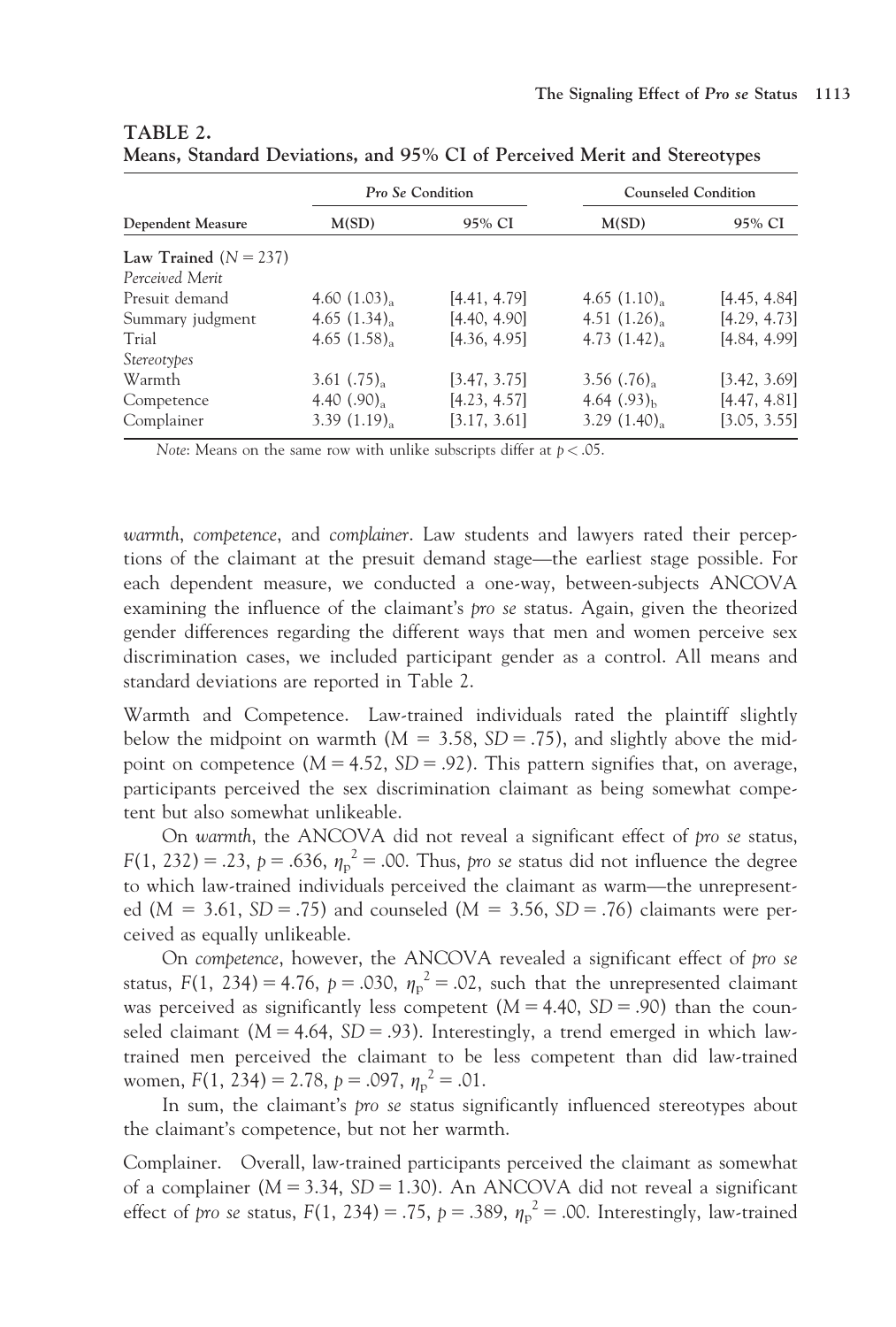men perceived the claimant to be more of a complainer than did law-trained women, F(1, 234) = 6.33, p = .013,  $\eta_p^2 = 0.03$ ; however, the claimant's pro se status did not affect these perceptions.

#### **Discussion**

In sum, these analyses show that pro se status influenced only perceptions of the claimant's competence (i.e., her abilities, work ethic, and hirability) among the law-trained sample. Law students and lawyers perceived the uncounseled claimant as less competent than the counseled claimant—even though the case facts were identical. Interestingly, pro se status did not influence the perceived merit of the claim (which was held constant along with the case facts) or perceptions of the claimant's warmth or whether she was a complainer. Law students and lawyers perceived the case as moderately meritorious and the counseled and uncounseled claimants as somewhat unlikeable and as somewhat complaining.

#### Competence Stereotypes Mediate the Effect of Pro se Status on Settlement Awards Among Law-Trained Participants

#### Analytic Strategy

Last, we explored the extent to which the effect of pro se status on settlement awards might be explained (i.e., mediated) by perceptions of the claimant's competence. Our prior analyses revealed that among law-trained participants, the signaling effect of pro se status primarily affected stereotypes about the claimant's competence. Thus, the mediation analysis explored whether these competence perceptions statistically mediated the effect of pro se status on settlement awards. That is, does pro se status increase the perception of the claimant as incompetent, which, in turn, reduces the settlement value that legally trained individuals award her?

Using the PROCESS macro for SPSS (10,000 bootstrapped resamples; Model 4; Hayes 2013), we regressed each participant's settlement awarded at the presuit demand stage on the between-subjects factor of pro se status (dummy coded:  $0 =$  counseled claimant and  $1 = pro$  se claimant) and entered competence perceptions as the mediator in the analysis. We also included participant gender as a control variable to account for the gender differences previously observed.

#### Results

Consistent with the results reported above, the total effect of pro se status on settlement awards was statistically significant,  $-$ \$5,235 (\$2,001),  $p = .010, 95\%$  CI [–\$9,179, –\$1,292]. The mediation analysis examined whether this total effect of pro se status could be explained by the indirect effect of pro se status through competence stereotypes.

As illustrated in Figure 5, the effect of pro se status dampened impressions of the claimant's competence ( $b = -.25$ ,  $p = .037$ ). These diminished impressions of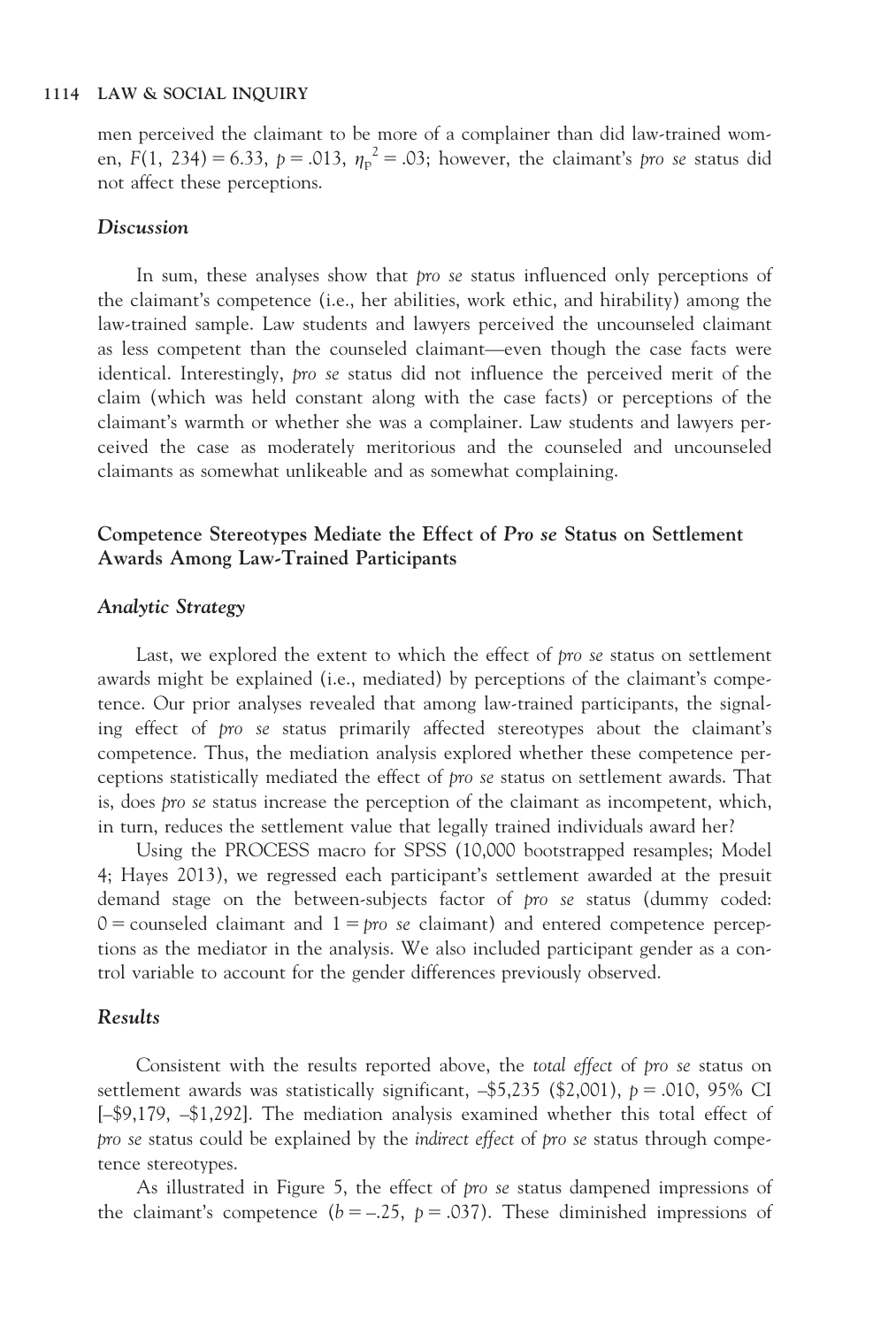

FIGURE 5.

FIGURE 5.<br>Mediation Model Representing the Meditational Path of the Signaling Effect of Pro Se Status on Settlement Awards Through Com-<br>petence Stereotynes Ahout the Claimant Mediation Model Representing the Meditational Path of the Signaling Effect of Pro Se Status on Settlement Awards Through Competence Stereotypes About the Claimant < .001  $\leq .01,$ \*\*\*  $p$ v  $<$  .05, $^*$  p  $\bm{f}^*$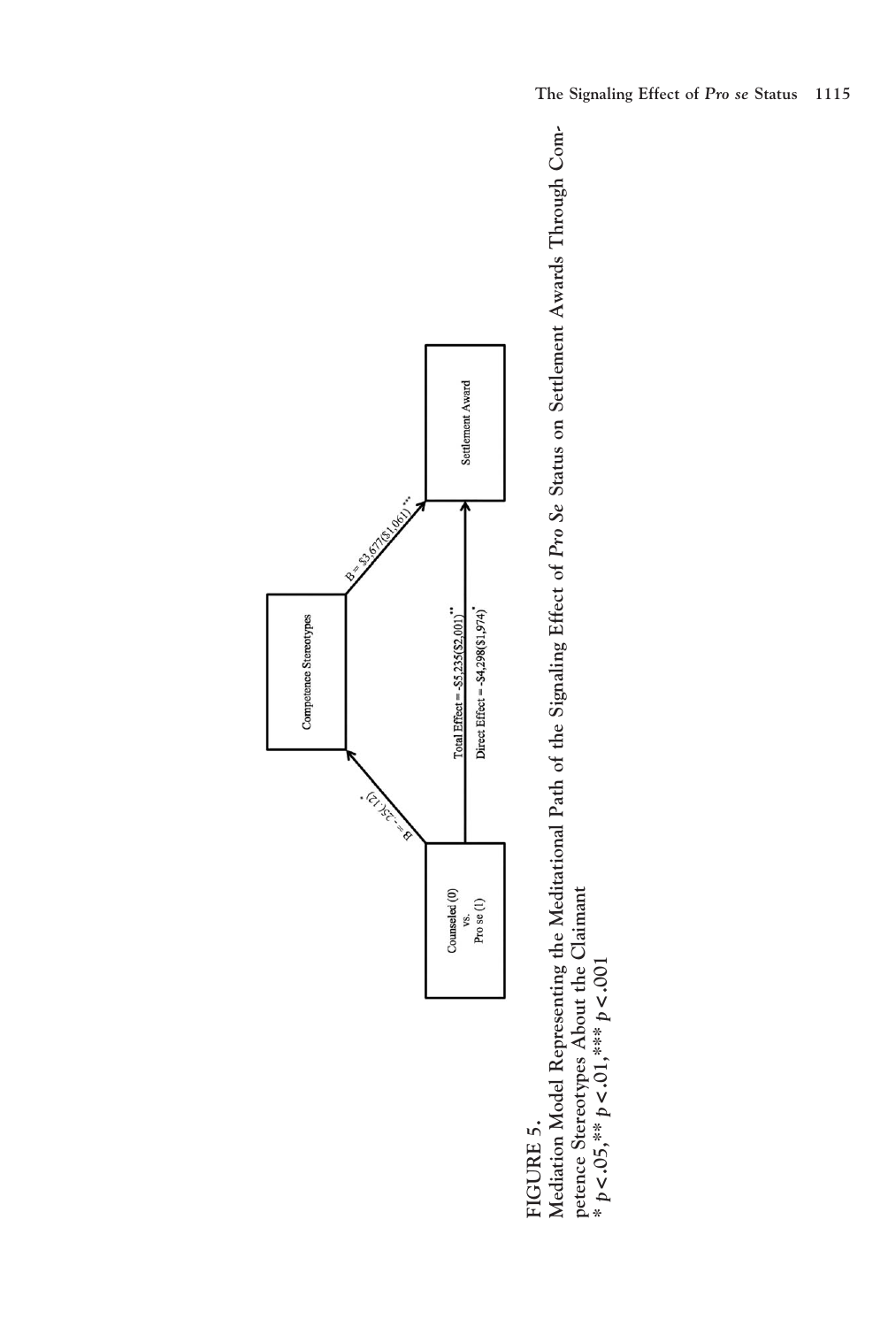the claimant's competence, in turn, predicted lower settlement awards  $(b = -$ \$3,677,  $p = .001$ ). After accounting for the effect of pro se status on competence stereotypes, the total effect of pro se status on settlement awards fell from –\$5,235  $(\text{$}2,001), p = .010 \text{ to } -\text{$}4,298 \text{ ($}1,974), p = .030, 95\% \text{ CI } [-\text{$}8,187, -\text{$}409]. \text{ More-}$ over, the indirect effect of pro se status on settlement awards through stereotypes of the claimant's competence was –\$937 (\$529), 95% CI [–\$2,279, –\$140]. Because the confidence interval of the indirect effect does not include zero, we see evidence that competence stereotypes mediated the effect of pro se status on settlement awards.

#### Discussion

In sum, we observe that *pro se* claimants are perceived as less competent than counseled claimants and that these stereotypes explain why the law-trained award uncounseled claimants lower settlement awards. While these diminished perceptions of uncounseled claimants are consistent with previous literature and anecdotes on the negative impressions that law-trained individuals hold of uncounseled litigants (Landsman 2012), it is quite possible that additional psychological mechanisms may explain why a claimant's *pro se* status influences his or her outcome. For example, the effect of pro se status may also influence lawyers' perceptions about how courts would likely greet the claims of pro se claimants or their expectation about whether courts would likely dismiss an unrepresented litigant's case. Future research is needed to explore these additional explanations.

#### GENERAL DISCUSSION

Taken together, these findings illuminate a social psychological explanation for the divergence in material outcomes between pro se and counseled claimants in the federal civil rights context. Not only do lawyers convey legal expertise to clients, and select cases of higher quality and merit, but in the civil rights context, the mere absence of counsel sends a signal that influences the psychology of how law-trained people value pro se claimants and their claims. Legal officials and lawyers hold biases that operate against unrepresented parties who bring civil rights claims. In short, a civil right claimant's pro se status sends a signal about the claimant and the monetary value of their claim.

These experiments held constant the civil right claimant's case, thereby controlling for the merit and quality of her claim and controlling for case selection effects. While the effect of pro se status did not statistically affect the perceived merit of the claim (which was perceived as moderately strong and held constant by design), the claimant's pro se status robustly influenced the perceived monetary value of her claim. Unlike the public, law-trained individuals steeply discounted the value of the unrepresented litigant's claim at virtually every dispute stage: presuit, summary judgment, and trial. As a result, the pro se claimant obtained smaller settlement awards and diminished material outcomes. As suggested by the signaling effect hypothesis, pro se status affects the value ascribed to claimants and their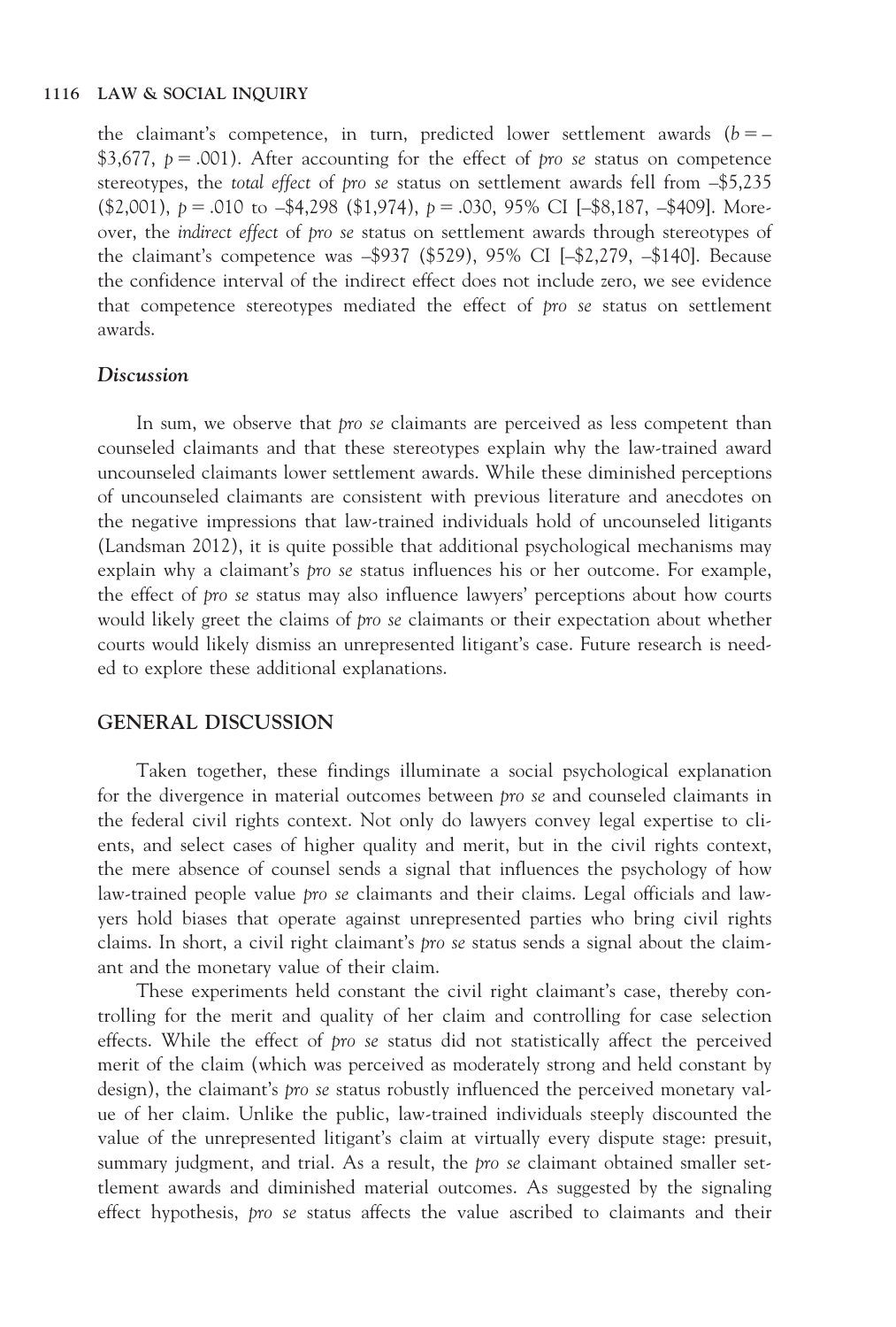

#### FIGURE 6.

Scatter Plot and Cluster Analysis of Groups on Competence and Warmth Ratings Note:  $HC-HW = high-complete, high-warmth$ ;  $HC-LW = high-complete,$  $low-warmth;$   $LC-HW = low-compactence,$  high-warmth;  $LC-LW = low$ competence, low-warmth.

Source: Cuddy, Fiske, and Glick (2007).

claims. These results also suggest that the signaling effect may turn on socialization within the legal profession.

Moreover, the mere presence or absence of a claimant's pro se status affected the perceptions and appraisals of the claimant by law-trained individuals. These perceptions operated to the pro se claimant's disadvantage. The pattern of results is troubling in light of research on the BIAS map (Cuddy, Fiske, and Glick 2007). On balance, the claimant was moderately disliked, and perceived as moderately competent. Significantly, for law-trained individuals, pro se status diminished perceptions of the claimant's competence (i.e., competence, ability, work ethic, and hirability). As such, social psychological research suggests that *pro se* status may alter where claimants reside on the BIAS map. The presence of pro se status (i.e., the absence of counsel) may shift claimants from moderate-competence, lowwarmth on the BIAS map to low-competence, low-warmth (see Figure 6). Research on the BIAS map suggests that, like welfare recipients and the poor, pro se claimants may be treated with contempt, disgust, or neglect (Cuddy, Fiske, and Glick 2007).

As previously described, after selecting an appropriate settlement value, participants explained why they selected the amount chosen. Many attorneys left explanations consistent with this theory. For example, one lawyer explained, "the procedural hurdles, hostile case law, overworked judges, and unsavvy pro se plaintiffs, along with the paucity of evidence in this case, make the entire scenario extremely unlikely to work out for Ms. Smith." Another lawyer explained the \$11,000 settlement award to the *pro se* claimant as follows: "Not represented by counsel. It's meaningful but not so large that it will cause her to reevaluate her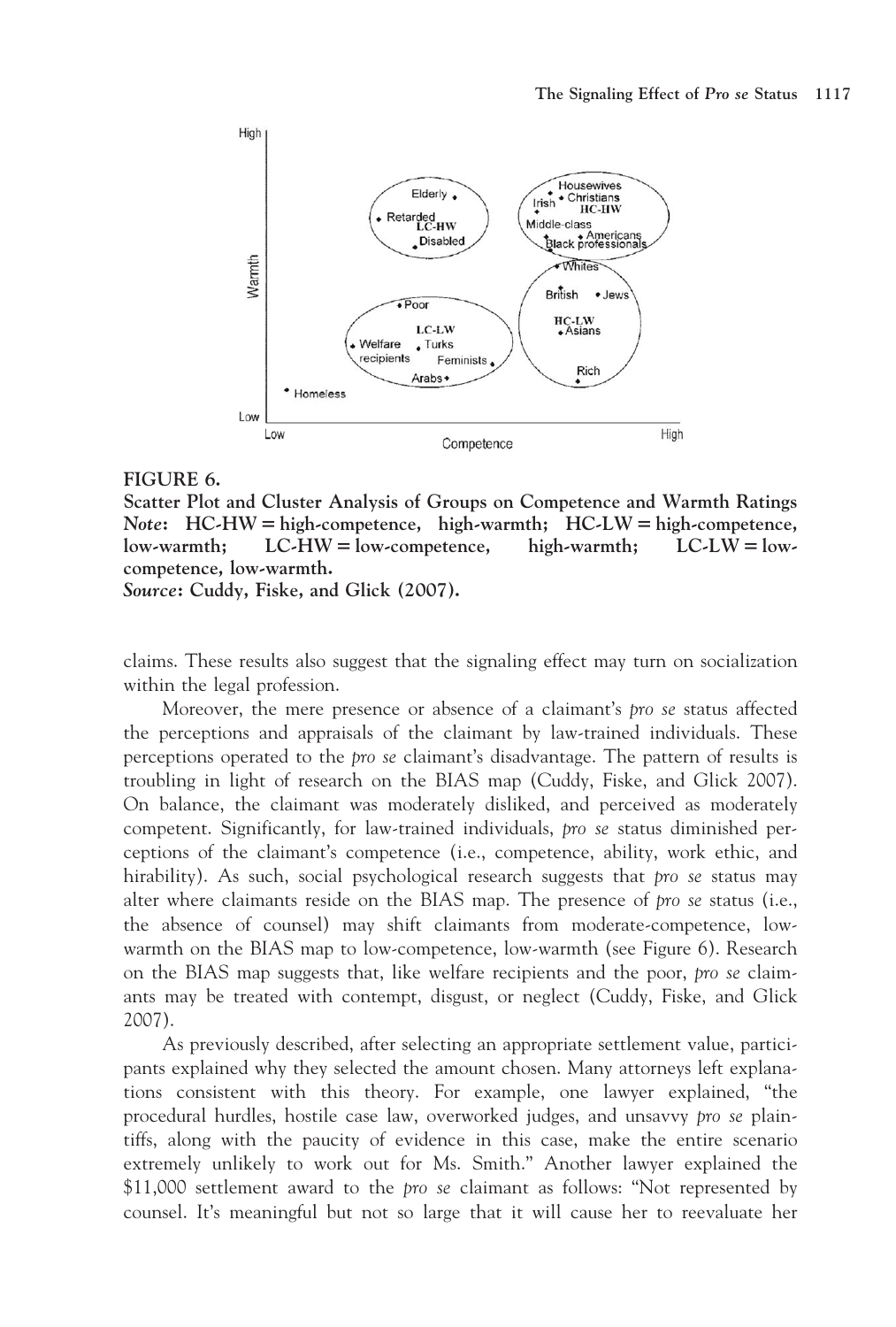claim and hire counsel." And another lawyer who awarded the pro se claimant \$35,000 at trial explained:

A settlement offer here needs to reflect the weight of the evidence and the relative weakness of Atlantic's case. However, the fact that Ms. Smith is a pro se plaintiff must be considered. The offer cannot be so substantial as to communicate to her that Atlantic believes she has [won]. They want to keep alive in her mind the fear that she might lose and walk away with nothing—a fear that likely would be very small if she were represented.

Finally, throughout the study and across populations, the data revealed another problematic but consistent effect that we controlled for in order to examine the independent effect of pro se status. Consistent with previous literature (Major, Quinton, and Schmader 2003; Boyd, Epstein, and Martin 2010; Kaiser and Wilkins 2010), we find that women who assert sex discrimination claims face significant gender differences in the ways they are perceived and the valuation of their sex discrimination claims. Men ascribed less value to the sex discrimination claimant than did women, and law-trained men were more likely to derogate the claimant as a complainer, less competent, and to perceive her claim as less meritorious than did law-trained women.

#### **CONCLUSION**

We concur with other scholars who have concluded that the time is ripe to reenvision and reinvigorate access to justice research. In particular, we believe that this is an extraordinary moment to connect empirical access to justice research with psychological science. Psychological science has become a hub science offering powerful theories and methods to explore the vexing access to justice problems that remain unresolved (Cacioppo 2007). Prior research has left largely unexplored the psychological processes affecting access to justice, including how legal officials perceive, appraise, and evaluate pro se claimants and the psychological consequences of denying the public access to justice.

While this contribution has revealed the signaling effect of pro se status in a particular kind of case (i.e., an employment discrimination claim) against a female plaintiff, future research is warranted to examine the intersectional nature and potential double disadvantage of particular civil rights claimants and claims. For example, some classes of claims may be discounted more than others, such as civil rights claims, and perhaps employment discrimination claims in particular (Quintanilla 2011; Reinert 2015). Open questions remain about whether the signaling effect operates in other civil justice contexts, including family law, small claims, and the landlord-tenant context, for example. Moreover, in the civil rights context, existing research reveals racial disparities, with African Americans, Hispanic Americans, and Asian Americans less likely than whites to obtain representation (Myrick, Nelson, and Nielsen 2012). As such, future research is warranted to examine the possibility of multiple disadvantages that exacerbate the signaling effect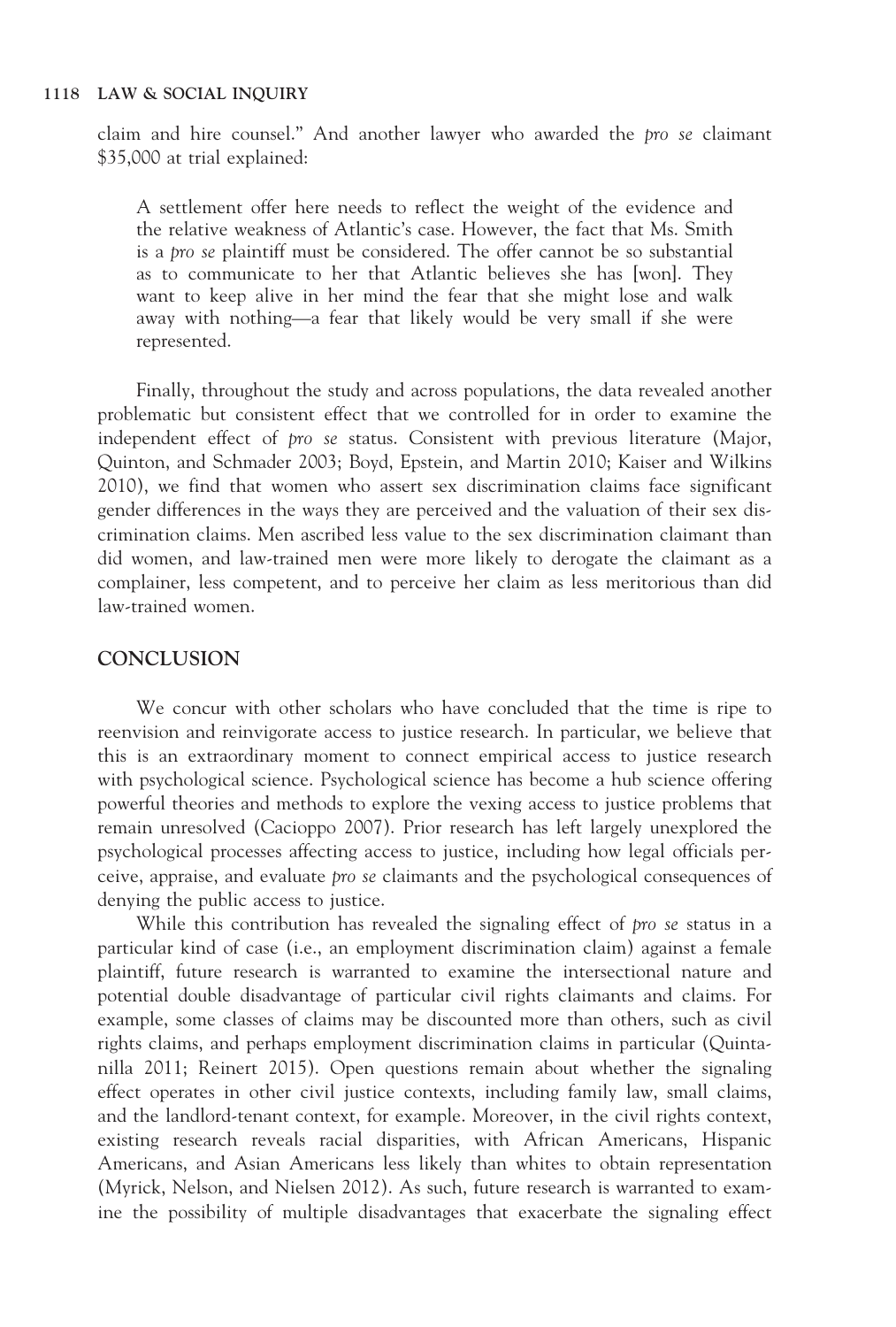depending on the race, national origin, ethnicity, gender, class, immigration status, and sexual orientation of the claimant (Sandefur 2008; Best et al. 2011; cf. Deibels and Czopp 2011). Finally, stark power differentials may aggravate the signaling effect of pro se status, such as when a one-shot claimant is pro se and a repeatplayer opposing party is represented by counsel (Shanahan, Carpenter, and Mark forthcoming). These urgent questions remain for future inquiry.

Some civil justice reformers, however, may think the signaling effect of pro se status unproblematic. They may believe, for example, that there is a kernel of truth to the worrisome negative stereotypes held of uncounseled parties (Prothro and Melikian 1955). For another day, we leave inquiry into whether law-trained individuals engage in the fundamental attribution error (Ross and Nisbett 1991) when neglecting the role of recent structural and societal changes to the legal and economic landscape that make obtaining legal counsel more difficult (Daniels and Martin 2015).

In closing, we offer evidence and cast light on this gap in the literature, but many research questions remain. In the future, we believe that beyond law students and lawyers, research should be conducted with state and federal judges to examine whether the signaling effect of pro se status emerges among judicial officials and court personnel as well. Further, we call for future research on interventions that may dampen the signaling effect and reduce bias against pro se plaintiffs. By casting light on answers to these questions, a broader and deeper understanding of what access to justice means and the psychological consequences of a pro se claimant's lack of counsel will emerge. Our hope is that this evidence-based understanding may inform the next generation of interventions to better address the biases and stereotypes that pro se parties encounter and experience within the civil justice system.

#### REFERENCES

- Albiston, C. R., and L. B. Nielsen. 2006. The Procedural Attack on Civil Rights: The Empirical Reality of Buckhannon for the Private Attorney General. UCLA Law Review 54:1087– 1134.
- Albiston, C. R., and R. L. Sandefur. 2013. Expanding the Empirical Study of Access to Justice. Wisconsin Law Review 101:1–20.
- Best, R. K., L. B. Edelman, L. Hamilton Krieger, and S. R. Eliason. 2011. Multiple Disadvantages: An Empirical Test of Intersectionality Theory in EEO Litigation. Law  $\mathcal{C}$  Society Review 45 (2):991–1025.
- Boyd, C. L., L. Epstein, and A. D. Martin. 2010. Untangling the Causal Effects of Sex on Judging. American Journal of Political Science 54 (2):389–411.
- Brake, D. L., and J. L. Grossman. 2007. Failure of Title VII as a Rights-Claiming System. North Carolina Law Review 86:859–935.
- Cacioppo, J. T. 2007. Psychology Is a Hub Science, Association of Psychological Science Observer 20 (8).
- Cuddy, A. J. C., S. T. Fiske, and P. Glick. 2007. The BIAS Map: Behaviors from Intergroup Affect and Stereotypes. Journal of Personality and Social Psychology 92 (4):631–48.
- Daniels, S., and J. Martin. 2015. Tort Reform, Plaintiff's Lawyers and Access to Justice. Lawrence, KS: University of Kansas Press.
- Erlanger, H., and D. Klegon. 1978. Socialization Effects of Professional School. Law & Society Review 13:11–35.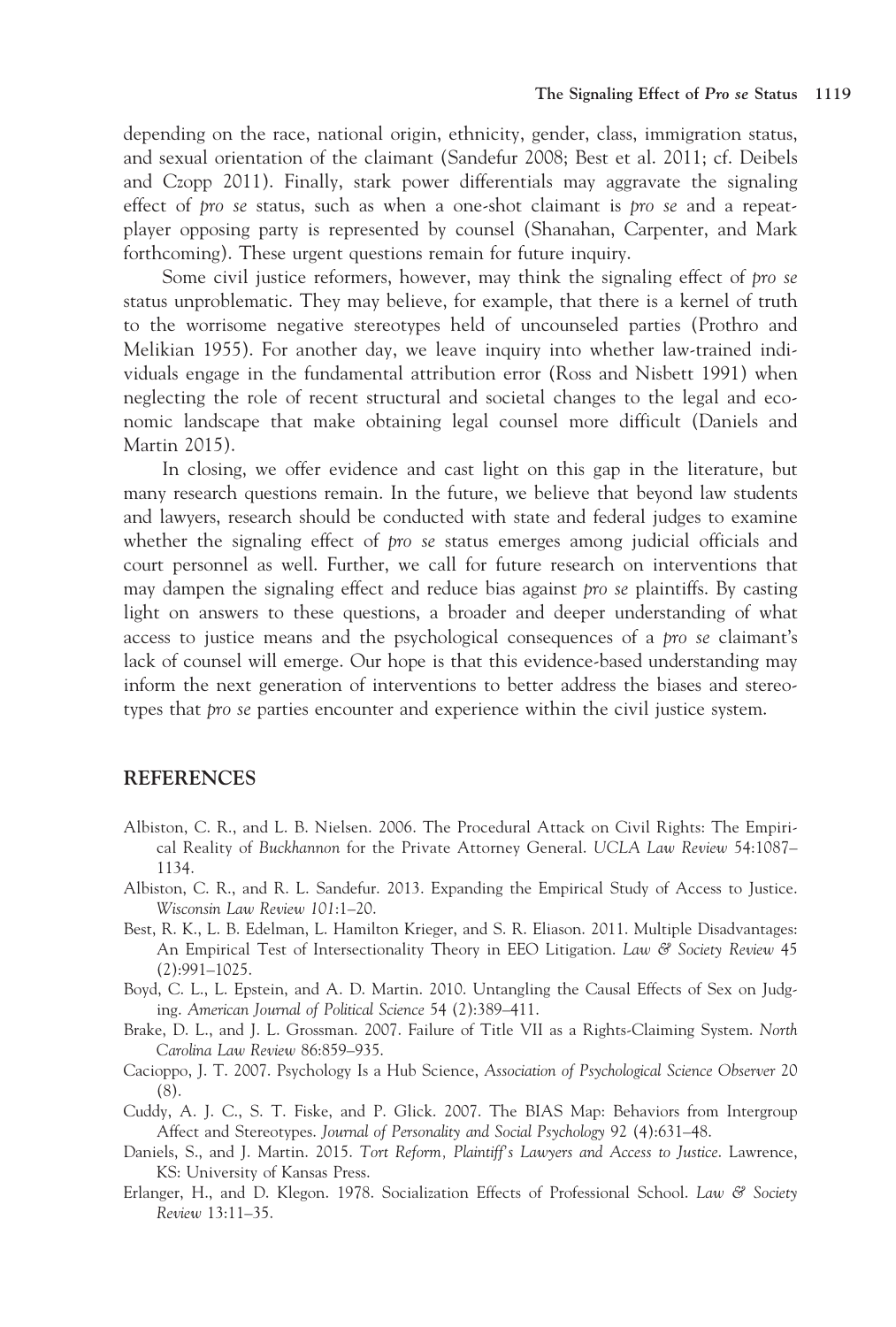- Farhang, S., and D. M. Spencer. 2014. Legislating Incentives for Attorney Representation in Civil Rights Litigation. Journal of Law & Courts 2:241–71.
- Field, A. 2009. Discovering Statistics Using SPSS. London: Sage Publications.
- Friedman, L. M. 1986. Legal Culture and the Welfare State. In Dilemmas of Law in the Welfare State, ed. Gunther Teubner, 13–27. Berlin: Walter De Gruyter & Co.
- Galanter, M. 1983. Reading the Landscape of Disputes: What We Know and Don't Know (and Think We Know) About Our Allegedly Contentious and Litigious Society. UCLA Law Review 31:4–71.
- Greiner, J., and C. W. Pattanayak. 2012. Randomized Evaluation in Legal Assistance: What Difference Does Representation (Offer and Actual Use) Make? Yale Law Journal 121:2118– 214.
- Kaiser, C. R., and C. T. Miller. 2001. Reacting to Impending Discrimination: Compensation for Prejudice and Attributions to Discrimination. Personality and Social Psychology Bulletin 27: 1357–67.
- Kaiser, C. R., and V. D. Quintanilla. 2014. Access to Counsel: Psychological Science Can Improve the Promise of Civil Rights Enforcement. Policy Insights from the Behavioral and Brain Sciences 1 (1): 95–102.
- Kaiser, C. R., and C. L. Wilkins. 2010. Group Identification and Prejudice: Theoretical and Empirical Advances and Implications. Journal of Social Issues 66 (3): 461–76.
- Kerwin, D. 2004. Charitable Legal Programs for Immigrants: What They Do, Why They Matter and How They Can Be Expanded. Immigration Briefings 1.
- Kritzer, H. M. 1998. Legal Advocacy and Nonlawyers at Work. Ann Arbor, MI: University of Michigan Press.
- Landsman, S. 2012. Pro se Litigation. Annual Review of Law and Social Science 8 (1):231–53.
- Legal Services Corp. 2009. Documenting the Justice Gap in America: The Current Unmet Civil Legal Needs of Low-Income Americans. Washington, DC: Legal Services Corp.
- Major, B., W. J. Quinton, and T. Schmader. 2003. Attributions to Discrimination and Self-Esteem: Impact of Group Identification and Situational Ambiguity. Journal of Experimental Social Psychology 39 (3):220–31.
- Mertz, E. 2007. Inside the Law School Classroom: Toward a New Legal Realist Pedagogy. Vanderbilt Law Review 60:483 –513.
- Miller, R. E., and A. Sarat. 1980. Grievances, Claims, and Disputes: Assessing the Adversary Culture. Law & Society Review 15:525-66.
- Myrick, A., R. L. Nelson, and L. B. Nielsen. 2012. Race and Representation: Racial Disparities in Legal Representation for Employment Civil Rights Plaintiffs. New York University Journal of Legislation and Social Policy 15:705–59.
- Nelson, R. L., E. C. Berrey, and L. B. Nielsen. 2008. Divergent Paths: Conflicting Conceptions of Employment Discrimination in Law and the Social Sciences. Annual Review of Law and Social Science 4:103–22.
- Nielsen, L. B., and R. L. Nelson. 2005. Scaling the Pyramid: A Sociolegal Model of Employment Discrimination Litigation. In The Handbook of Research on Employment Discrimination: Rights and Realities, ed. L. B. Nielsen and R. L. Nelson, 3–34. New York: Springer.
- Nielsen, L. B., R. L. Nelson, and R. Lancaster. 2010. Individual Justice or Collective Legal Mobilization? Employment Discrimination Litigation in the Post Civil Rights United States. Journal of Empirical Legal Studies 7:175–201.
- Oppenheimer, D. M., T. Meyvis, and N. Davidenko. 2009. Instructional Manipulation Checks: Detecting Satisficing to Increase Statistical Power. Journal of Experimental Social Psychology 45:867–72.
- Paolacci, G., J. Chandler, and P. G. Ipeirotis. 2010. Running Experiments on Amazon Mechanical Turk. Judgment and Decision Making 5:411–19.
- Prothro, E. T., and L. H. Melikian. 1955. Studies in the Stereotypes v. Familiarity and the Kernel of Truth Hypothesis. Journal of Social Psychology 41:3–10.
- Quintanilla, V. D. 2011. Beyond Common Sense: A Social Psychological Study of Iqbal's Effect on Claims of Race Discrimination. Michigan Journal of Race and Law 17:1–61.